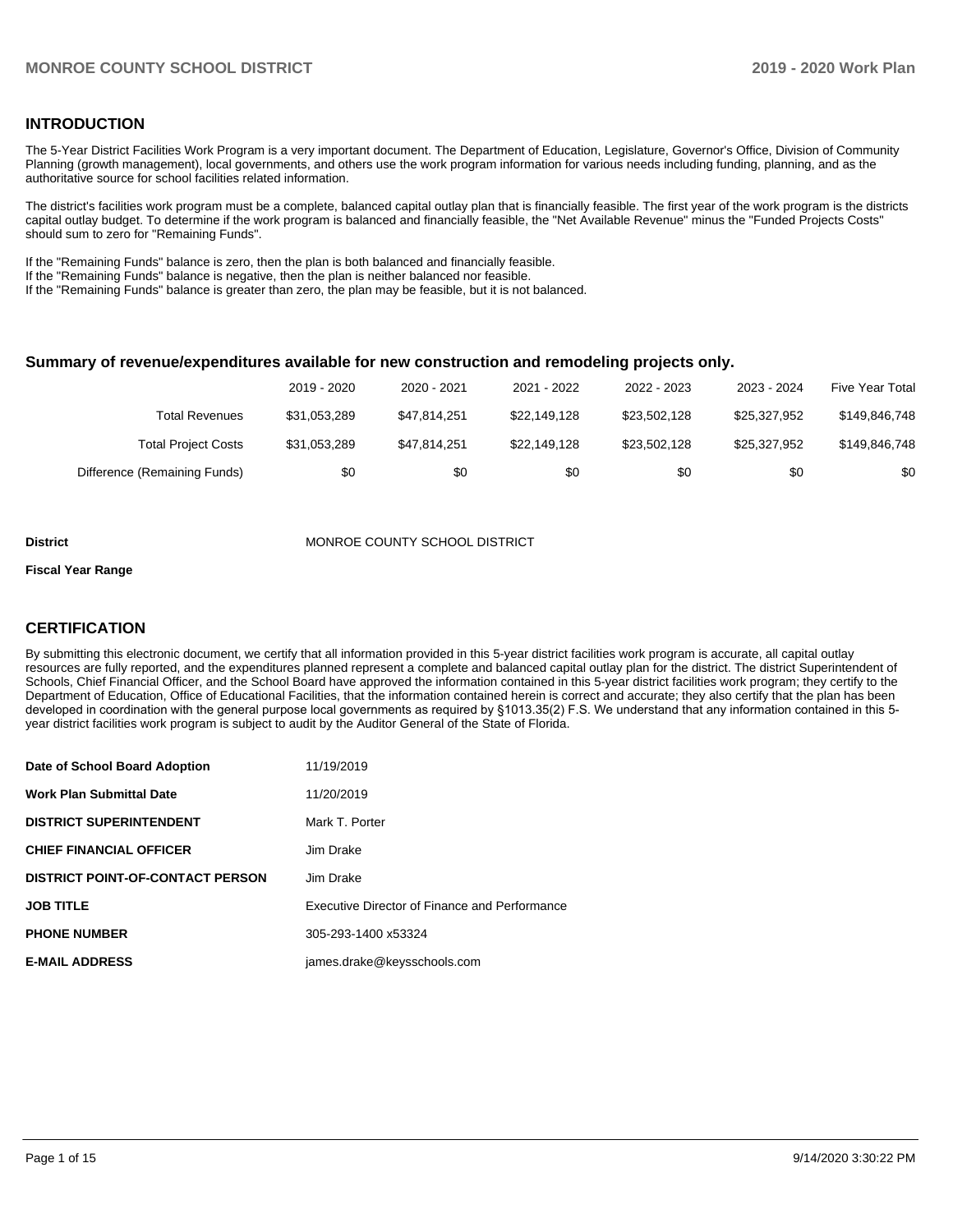# **Expenditures**

## **Expenditure for Maintenance, Repair and Renovation from 1.50-Mills and PECO**

Annually, prior to the adoption of the district school budget, each school board must prepare a tentative district facilities work program that includes a schedule of major repair and renovation projects necessary to maintain the educational and ancillary facilities of the district.

|                           | <b>Item</b>                                                                                                                                                                                                                                                                                                                                            |             | 2020 - 2021<br>Projected | 2021 - 2022<br>Projected | 2022 - 2023<br>Projected | 2023 - 2024<br>Projected | Total       |  |  |  |  |  |
|---------------------------|--------------------------------------------------------------------------------------------------------------------------------------------------------------------------------------------------------------------------------------------------------------------------------------------------------------------------------------------------------|-------------|--------------------------|--------------------------|--------------------------|--------------------------|-------------|--|--|--|--|--|
| <b>HVAC</b>               |                                                                                                                                                                                                                                                                                                                                                        | \$2,459,215 | \$690,000                | \$470,000                | \$345,000                | \$345,000                | \$4,309,215 |  |  |  |  |  |
| Locations:                | BIG PINE ACADEMY, CORAL SHORES SENIOR HIGH, GERALD ADAMS ELEMENTARY, HORACE O'BRYANT SCHOOL, KEY LARGO<br>SCHOOL, KEY WEST SENIOR HIGH, MAINTENANCE BUILDING, MARATHON MIDDLE HIGH SCHOOL, MAY SANDS SCHOOL,<br>PLANTATION KEY SCHOOL, POINCIANA ELEMENTARY, STANLEY SWITLIK ELEMENTARY, SUGARLOAF SCHOOL, TRUMBO<br>ADMINISTRATIVE COMPLEX            |             |                          |                          |                          |                          |             |  |  |  |  |  |
| Flooring                  |                                                                                                                                                                                                                                                                                                                                                        | \$137,943   | \$100,000                | \$100,000                | \$100,000                | \$100,000                | \$537,943   |  |  |  |  |  |
| Locations:                | BIG PINE ACADEMY, CORAL SHORES SENIOR HIGH, GERALD ADAMS ELEMENTARY, HORACE O'BRYANT SCHOOL, KEY LARGO<br>SCHOOL, KEY WEST SENIOR HIGH, MAINTENANCE BUILDING, MARATHON MIDDLE HIGH SCHOOL, MAY SANDS SCHOOL,<br>PLANTATION KEY SCHOOL, POINCIANA ELEMENTARY, STANLEY SWITLIK ELEMENTARY, SUGARLOAF SCHOOL, TRUMBO<br>ADMINISTRATIVE COMPLEX            |             |                          |                          |                          |                          |             |  |  |  |  |  |
| Roofing                   |                                                                                                                                                                                                                                                                                                                                                        | \$698,327   | \$100,000                | \$200,000                | \$200,000                | \$200,000                | \$1,398,327 |  |  |  |  |  |
| Locations:                | BIG PINE ACADEMY, CORAL SHORES SENIOR HIGH, GERALD ADAMS ELEMENTARY, HORACE O'BRYANT SCHOOL, KEY LARGO<br>SCHOOL, KEY WEST SENIOR HIGH, MAINTENANCE BUILDING, MARATHON MIDDLE HIGH SCHOOL, MAY SANDS SCHOOL,<br>PLANTATION KEY SCHOOL, POINCIANA ELEMENTARY, STANLEY SWITLIK ELEMENTARY, SUGARLOAF SCHOOL, TRUMBO<br>ADMINISTRATIVE COMPLEX            |             |                          |                          |                          |                          |             |  |  |  |  |  |
| Safety to Life            |                                                                                                                                                                                                                                                                                                                                                        | \$791,065   | \$235,000                | \$265,000                | \$315,000                | \$315,000                | \$1,921,065 |  |  |  |  |  |
| Locations:                | BIG PINE ACADEMY, CORAL SHORES SENIOR HIGH, GERALD ADAMS ELEMENTARY, HORACE O'BRYANT SCHOOL, KEY LARGO<br>SCHOOL, KEY WEST SENIOR HIGH, MAINTENANCE BUILDING, MARATHON MIDDLE HIGH SCHOOL, MAY SANDS SCHOOL,<br>PLANTATION KEY SCHOOL, POINCIANA ELEMENTARY, STANLEY SWITLIK ELEMENTARY, SUGARLOAF SCHOOL, TRUMBO<br>ADMINISTRATIVE COMPLEX            |             |                          |                          |                          |                          |             |  |  |  |  |  |
| Fencing                   |                                                                                                                                                                                                                                                                                                                                                        | \$759,171   | \$150,000                | \$100,000                | \$100,000                | \$50,000                 | \$1,159,171 |  |  |  |  |  |
| Locations:                | CORAL SHORES SENIOR HIGH, GERALD ADAMS ELEMENTARY, GLYNN ARCHER ELEMENTARY, HORACE O'BRYANT SCHOOL, KEY<br>LARGO SCHOOL. KEY WEST SENIOR HIGH. MAINTENANCE BUILDING. MARATHON MIDDLE HIGH SCHOOL. MAY SANDS SCHOOL.<br>PLANTATION KEY SCHOOL, POINCIANA ELEMENTARY, STANLEY SWITLIK ELEMENTARY, SUGARLOAF SCHOOL, TRUMBO<br>ADMINISTRATIVE COMPLEX     |             |                          |                          |                          |                          |             |  |  |  |  |  |
| Parking                   |                                                                                                                                                                                                                                                                                                                                                        | \$0         | \$0                      | \$0                      | \$0                      | \$0                      | \$0         |  |  |  |  |  |
| Locations:                | No Locations for this expenditure.                                                                                                                                                                                                                                                                                                                     |             |                          |                          |                          |                          |             |  |  |  |  |  |
| Electrical                |                                                                                                                                                                                                                                                                                                                                                        | \$477,857   | \$110,000                | \$100,000                | \$110,000                | \$310,000                | \$1,107,857 |  |  |  |  |  |
| Locations:                | BIG PINE ACADEMY, CORAL SHORES SENIOR HIGH, GERALD ADAMS ELEMENTARY, HORACE O'BRYANT SCHOOL, KEY LARGO<br>SCHOOL, KEY WEST SENIOR HIGH, MAINTENANCE BUILDING, MARATHON MIDDLE HIGH SCHOOL, MAY SANDS SCHOOL,<br>PLANTATION KEY SCHOOL, POINCIANA ELEMENTARY, STANLEY SWITLIK ELEMENTARY, SUGARLOAF SCHOOL, TRUMBO<br>ADMINISTRATIVE COMPLEX            |             |                          |                          |                          |                          |             |  |  |  |  |  |
| Fire Alarm                |                                                                                                                                                                                                                                                                                                                                                        | \$55,280    | \$25,000                 | \$25,000                 | \$25,000                 | \$25,000                 | \$155,280   |  |  |  |  |  |
| Locations:                | BIG PINE ACADEMY, CORAL SHORES SENIOR HIGH, GERALD ADAMS ELEMENTARY, HORACE O'BRYANT SCHOOL, KEY LARGO<br>SCHOOL, KEY WEST SENIOR HIGH, MAINTENANCE BUILDING, MARATHON MIDDLE HIGH SCHOOL, MAY SANDS SCHOOL,<br>PLANTATION KEY SCHOOL, POINCIANA ELEMENTARY, STANLEY SWITLIK ELEMENTARY, SUGARLOAF SCHOOL, TRUMBO<br>ADMINISTRATIVE COMPLEX            |             |                          |                          |                          |                          |             |  |  |  |  |  |
| Telephone/Intercom System |                                                                                                                                                                                                                                                                                                                                                        | \$66,010    | \$50,000                 | \$100,000                | \$100,000                | \$100.000                | \$416,010   |  |  |  |  |  |
|                           | Locations: BIG PINE ACADEMY, CORAL SHORES SENIOR HIGH, GERALD ADAMS ELEMENTARY, HORACE O'BRYANT SCHOOL, KEY LARGO<br>SCHOOL, KEY WEST SENIOR HIGH, MAINTENANCE BUILDING, MARATHON MIDDLE HIGH SCHOOL, MAY SANDS SCHOOL,<br>PLANTATION KEY SCHOOL, POINCIANA ELEMENTARY, STANLEY SWITLIK ELEMENTARY, SUGARLOAF SCHOOL, TRUMBO<br>ADMINISTRATIVE COMPLEX |             |                          |                          |                          |                          |             |  |  |  |  |  |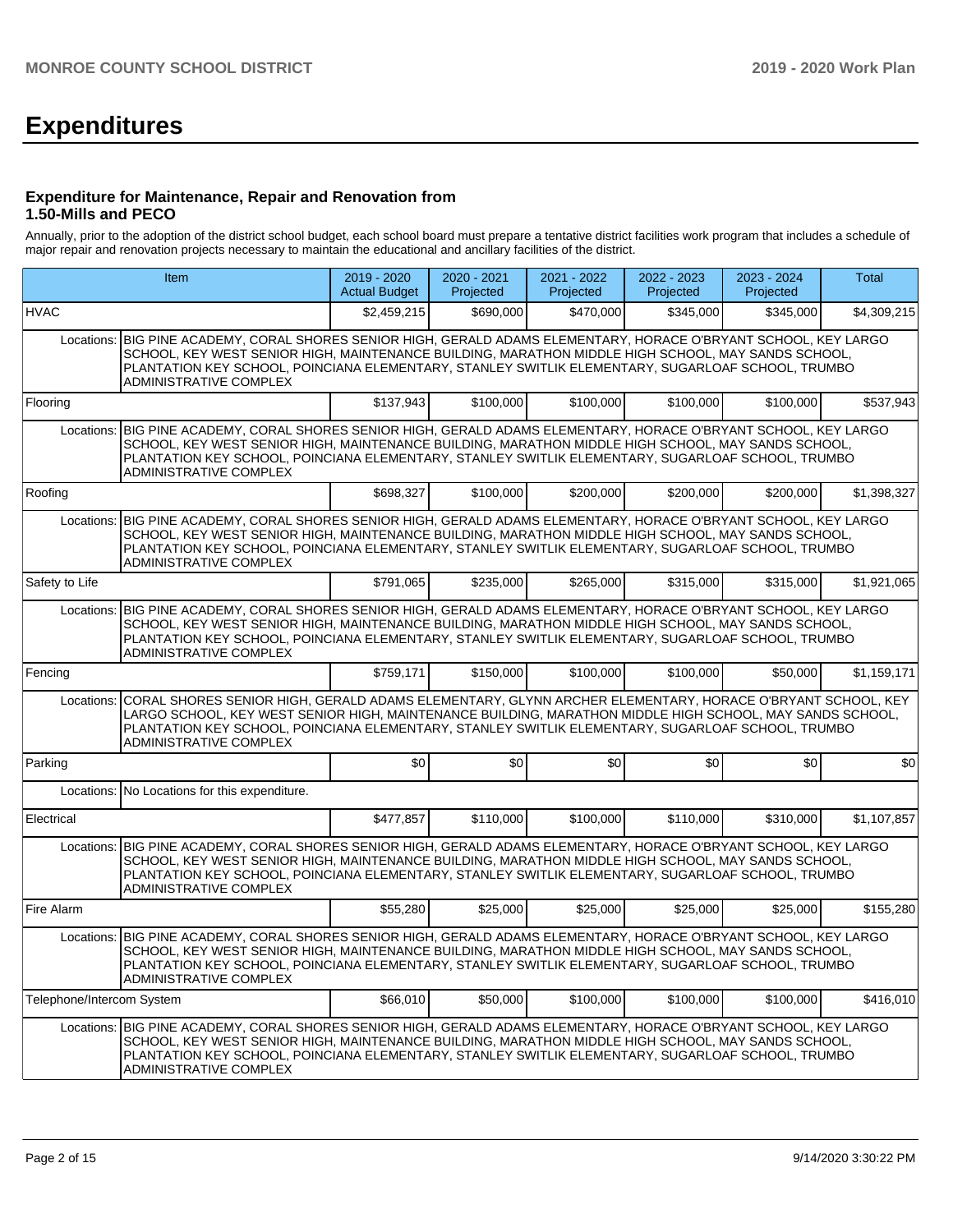| Closed Circuit Television                                                                                                                                                                                                                                                                                                                               |                                                                                                                                                                                                                                                                                                                                                               | \$40,000    | \$100,000   | \$100,000   | \$100,000   | \$100,000   | \$440,000    |  |
|---------------------------------------------------------------------------------------------------------------------------------------------------------------------------------------------------------------------------------------------------------------------------------------------------------------------------------------------------------|---------------------------------------------------------------------------------------------------------------------------------------------------------------------------------------------------------------------------------------------------------------------------------------------------------------------------------------------------------------|-------------|-------------|-------------|-------------|-------------|--------------|--|
|                                                                                                                                                                                                                                                                                                                                                         | Locations: CORAL SHORES SENIOR HIGH, GERALD ADAMS ELEMENTARY, HORACE O'BRYANT SCHOOL, KEY LARGO SCHOOL, KEY WEST<br>SENIOR HIGH, MAINTENANCE BUILDING, MARATHON MIDDLE HIGH SCHOOL, PLANTATION KEY SCHOOL, POINCIANA<br>ELEMENTARY, STANLEY SWITLIK ELEMENTARY, SUGARLOAF SCHOOL, TRUMBO ADMINISTRATIVE COMPLEX                                               |             |             |             |             |             |              |  |
| Paint                                                                                                                                                                                                                                                                                                                                                   |                                                                                                                                                                                                                                                                                                                                                               | \$473.155   | \$390,000   | \$495,000   | \$445,000   | \$250,000   | \$2,053,155  |  |
|                                                                                                                                                                                                                                                                                                                                                         | Locations: BIG PINE ACADEMY, CORAL SHORES SENIOR HIGH, GERALD ADAMS ELEMENTARY, HORACE O'BRYANT SCHOOL, KEY LARGO<br>SCHOOL, KEY WEST SENIOR HIGH, MAINTENANCE BUILDING, MARATHON MIDDLE HIGH SCHOOL, MAY SANDS SCHOOL,<br>PLANTATION KEY SCHOOL, POINCIANA ELEMENTARY, STANLEY SWITLIK ELEMENTARY, SUGARLOAF SCHOOL, TRUMBO<br><b>ADMINISTRATIVE COMPLEX</b> |             |             |             |             |             |              |  |
| Maintenance/Repair                                                                                                                                                                                                                                                                                                                                      |                                                                                                                                                                                                                                                                                                                                                               | \$338,515   | \$138,000   | \$248,000   | \$173,000   | \$123,000   | \$1,020,515  |  |
| Locations: BIG PINE ACADEMY, CORAL SHORES SENIOR HIGH, GERALD ADAMS ELEMENTARY, HORACE O'BRYANT SCHOOL, KEY LARGO<br>SCHOOL, KEY WEST SENIOR HIGH, MAINTENANCE BUILDING, MARATHON MIDDLE HIGH SCHOOL, MAY SANDS SCHOOL,<br>IPLANTATION KEY SCHOOL. POINCIANA ELEMENTARY. STANLEY SWITLIK ELEMENTARY. SUGARLOAF SCHOOL. TRUMBO<br>ADMINISTRATIVE COMPLEX |                                                                                                                                                                                                                                                                                                                                                               |             |             |             |             |             |              |  |
|                                                                                                                                                                                                                                                                                                                                                         | <b>Sub Total:</b>                                                                                                                                                                                                                                                                                                                                             | \$6,296,538 | \$2,088,000 | \$2,203,000 | \$2,013,000 | \$1,918,000 | \$14,518,538 |  |

| <b>IPECO Maintenance Expenditures</b> | \$0         | ሖ<br>υv     | \$0         | \$0         | \$0         | \$0          |
|---------------------------------------|-------------|-------------|-------------|-------------|-------------|--------------|
| 1.50 Mill Sub Total: I                | \$8,484,265 | \$3,018,000 | \$3,803,000 | \$3,313,000 | \$3,218,000 | \$21,836,265 |

|                                | <b>Other Items</b>                                                                                                                                                                                                                                                                                                                                           | 2019 - 2020<br><b>Actual Budget</b> | $2020 - 2021$<br>Projected | 2021 - 2022<br>Projected | $2022 - 2023$<br>Projected | $2023 - 2024$<br>Projected | Total       |  |  |
|--------------------------------|--------------------------------------------------------------------------------------------------------------------------------------------------------------------------------------------------------------------------------------------------------------------------------------------------------------------------------------------------------------|-------------------------------------|----------------------------|--------------------------|----------------------------|----------------------------|-------------|--|--|
| <b>Carpentry Projects</b>      |                                                                                                                                                                                                                                                                                                                                                              | \$52,037                            | \$20,000                   | \$50,000                 | \$150,000                  | \$150,000                  | \$422,037   |  |  |
|                                | Locations BIG PINE ACADEMY, CORAL SHORES SENIOR HIGH, GERALD ADAMS ELEMENTARY, HORACE O'BRYANT SCHOOL, KEY LARGO<br>SCHOOL, KEY WEST SENIOR HIGH, MAINTENANCE BUILDING, MARATHON MIDDLE HIGH SCHOOL, MAY SANDS SCHOOL,<br>PLANTATION KEY SCHOOL, POINCIANA ELEMENTARY, STANLEY SWITLIK ELEMENTARY, SUGARLOAF SCHOOL, TRUMBO<br><b>ADMINISTRATIVE COMPLEX</b> |                                     |                            |                          |                            |                            |             |  |  |
| <b>Elevator Repair</b>         |                                                                                                                                                                                                                                                                                                                                                              | \$20,000                            | \$20,000                   | \$20,000                 | \$20,000                   | \$20,000                   | \$100,000   |  |  |
|                                | Locations CORAL SHORES SENIOR HIGH, HORACE O'BRYANT SCHOOL, KEY LARGO SCHOOL, KEY WEST SENIOR HIGH, MARATHON<br>MIDDLE HIGH SCHOOL, POINCIANA ELEMENTARY, STANLEY SWITLIK ELEMENTARY, SUGARLOAF SCHOOL                                                                                                                                                       |                                     |                            |                          |                            |                            |             |  |  |
| <b>ADA</b>                     |                                                                                                                                                                                                                                                                                                                                                              | \$61,954                            | \$25,000                   | \$25,000                 | \$50,000                   | \$50,000                   | \$211,954   |  |  |
|                                | Locations BIG PINE ACADEMY, CORAL SHORES SENIOR HIGH, GERALD ADAMS ELEMENTARY, HORACE O'BRYANT SCHOOL, KEY LARGO<br>SCHOOL, KEY WEST SENIOR HIGH, MAINTENANCE BUILDING, MARATHON MIDDLE HIGH SCHOOL, MAY SANDS SCHOOL,<br>PLANTATION KEY SCHOOL, POINCIANA ELEMENTARY, STANLEY SWITLIK ELEMENTARY, SUGARLOAF SCHOOL, TRUMBO<br>ADMINISTRATIVE COMPLEX        |                                     |                            |                          |                            |                            |             |  |  |
| <b>Concrete Repairs</b>        |                                                                                                                                                                                                                                                                                                                                                              | \$51,119                            | \$20,000                   | \$20,000                 | \$50,000                   | \$50,000                   | \$191,119   |  |  |
|                                | Locations BIG PINE ACADEMY, CORAL SHORES SENIOR HIGH, GERALD ADAMS ELEMENTARY, GLYNN ARCHER ELEMENTARY, KEY WEST<br>SENIOR HIGH, MAINTENANCE BUILDING, MARATHON MIDDLE HIGH SCHOOL, MAY SANDS SCHOOL, PLANTATION KEY SCHOOL,<br>POINCIANA ELEMENTARY, STANLEY SWITLIK ELEMENTARY, SUGARLOAF SCHOOL, TRUMBO ADMINISTRATIVE COMPLEX                            |                                     |                            |                          |                            |                            |             |  |  |
| Sitework/Drainage Maintenance  |                                                                                                                                                                                                                                                                                                                                                              | \$523,714                           | \$110,000                  | \$200,000                | \$200,000                  | \$150,000                  | \$1,183,714 |  |  |
|                                | Locations CORAL SHORES SENIOR HIGH, GERALD ADAMS ELEMENTARY, HORACE O'BRYANT SCHOOL, KEY LARGO SCHOOL, KEY WEST<br>SENIOR HIGH, MAINTENANCE BUILDING, MARATHON MIDDLE HIGH SCHOOL, PLANTATION KEY SCHOOL, POINCIANA<br>ELEMENTARY, STANLEY SWITLIK ELEMENTARY, SUGARLOAF SCHOOL, TRUMBO ADMINISTRATIVE COMPLEX                                               |                                     |                            |                          |                            |                            |             |  |  |
| <b>Small Construction Proj</b> |                                                                                                                                                                                                                                                                                                                                                              | \$1.118.903                         | \$240,000                  | \$715,000                | \$260,000                  | \$410.000                  | \$2.743.903 |  |  |
|                                | Locations BIG PINE ACADEMY, CORAL SHORES SENIOR HIGH, GERALD ADAMS ELEMENTARY, HORACE O'BRYANT SCHOOL, KEY LARGO<br>SCHOOL, KEY WEST SENIOR HIGH, MAINTENANCE BUILDING, MARATHON MIDDLE HIGH SCHOOL, MAY SANDS SCHOOL,<br>PLANTATION KEY SCHOOL, POINCIANA ELEMENTARY, STANLEY SWITLIK ELEMENTARY, SUGARLOAF SCHOOL, TRUMBO<br>ADMINISTRATIVE COMPLEX        |                                     |                            |                          |                            |                            |             |  |  |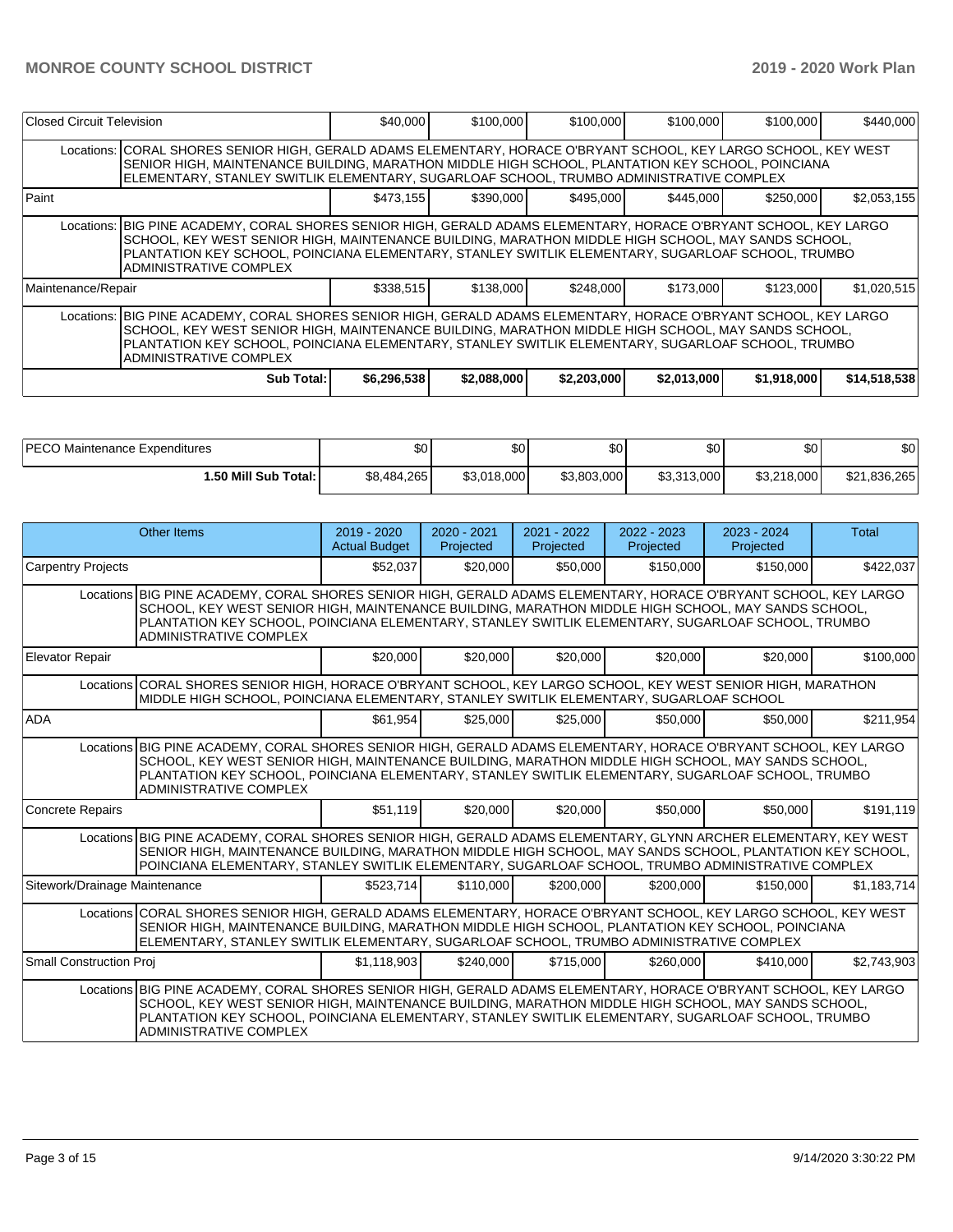| WWTP Maint/Sewer  |                                                                                                                                                                                                                                                                                                                                                        | \$295,000   | \$295,000   | \$370,000        | \$370,000        | \$370,000   | \$1,700,000  |  |
|-------------------|--------------------------------------------------------------------------------------------------------------------------------------------------------------------------------------------------------------------------------------------------------------------------------------------------------------------------------------------------------|-------------|-------------|------------------|------------------|-------------|--------------|--|
|                   | Locations BIG PINE ACADEMY, CORAL SHORES SENIOR HIGH, GERALD ADAMS ELEMENTARY, HORACE O'BRYANT SCHOOL, KEY LARGO<br>SCHOOL, KEY WEST SENIOR HIGH, MAINTENANCE BUILDING, MARATHON MIDDLE HIGH SCHOOL, MAY SANDS SCHOOL,<br>PLANTATION KEY SCHOOL, POINCIANA ELEMENTARY, STANLEY SWITLIK ELEMENTARY, SUGARLOAF SCHOOL, TRUMBO<br>ADMINISTRATIVE COMPLEX  |             |             |                  |                  |             |              |  |
| IT Infrasturcture |                                                                                                                                                                                                                                                                                                                                                        | \$25,000    | \$0         | \$0 <sub>0</sub> | \$0 <sub>1</sub> | \$0         | \$25,000     |  |
|                   | Locations BIG PINE ACADEMY, CORAL SHORES SENIOR HIGH, GERALD ADAMS ELEMENTARY, HORACE O'BRYANT SCHOOL, KEY LARGO<br>SCHOOL, KEY WEST SENIOR HIGH, MAINTENANCE BUILDING, MARATHON MIDDLE HIGH SCHOOL, MAY SANDS SCHOOL,<br>PLANTATION KEY SCHOOL, POINCIANA ELEMENTARY, STANLEY SWITLIK ELEMENTARY, SUGARLOAF SCHOOL, TRUMBO<br>ADMINISTRATIVE COMPLEX  |             |             |                  |                  |             |              |  |
| Plumbing          |                                                                                                                                                                                                                                                                                                                                                        | \$40,000    | \$200,000   | \$200,000        | \$200,000        | \$100,000   | \$740,000    |  |
|                   | Locations BIG PINE ACADEMY, CORAL SHORES SENIOR HIGH, GERALD ADAMS ELEMENTARY, HORACE O'BRYANT SCHOOL, KEY LARGO<br>SCHOOL, KEY WEST SENIOR HIGH, MAINTENANCE BUILDING, MARATHON MIDDLE HIGH SCHOOL, MAY SANDS SCHOOL,<br>PLANTATION KEY SCHOOL, POINCIANA ELEMENTARY, STANLEY SWITLIK ELEMENTARY, SUGARLOAF SCHOOL, TRUMBO<br>IADMINISTRATIVE COMPLEX |             |             |                  |                  |             |              |  |
|                   | Total:                                                                                                                                                                                                                                                                                                                                                 | \$8,484,265 | \$3,018,000 | \$3,803,000      | \$3,313,000      | \$3,218,000 | \$21,836,265 |  |

# **Local 1.50 Mill Expenditure For Maintenance, Repair and Renovation**

Anticipated expenditures expected from local funding sources over the years covered by the current work plan.

| Item                                                         | 2019 - 2020<br><b>Actual Budget</b> | 2020 - 2021<br>Projected | 2021 - 2022<br>Projected | 2022 - 2023<br>Projected | 2023 - 2024<br>Projected | <b>Total</b> |
|--------------------------------------------------------------|-------------------------------------|--------------------------|--------------------------|--------------------------|--------------------------|--------------|
| Remaining Maint and Repair from 1.5 Mills                    | \$8,484,265                         | \$3,018,000              | \$3,803,000              | \$3,313,000              | \$3,218,000              | \$21,836,265 |
| Maintenance/Repair Salaries                                  | \$5,201,738                         | \$5,201,738              | \$5,201,738              | \$5,207,521              | \$4,909,200              | \$25,721,935 |
| <b>School Bus Purchases</b>                                  | \$530,000                           | \$520,000                | \$520,000                | \$520,000                | \$460,000                | \$2,550,000  |
| <b>Other Vehicle Purchases</b>                               | \$788,000                           | \$220,000                | \$220,000                | \$220,000                | \$0                      | \$1,448,000  |
| <b>Capital Outlay Equipment</b>                              | \$636,360                           | \$60,000                 | \$60,000                 | \$158,053                | \$60,000                 | \$974,413    |
| <b>Rent/Lease Payments</b>                                   | \$206,415                           | \$175,000                | \$175,000                | \$175,000                | \$175,000                | \$906,415    |
| <b>COP Debt Service</b>                                      | \$3,818,500                         | \$3,822,406              | \$3,820,406              | \$3,820,406              | \$3,820,406              | \$19,102,124 |
| Rent/Lease Relocatables                                      | \$160,198                           | \$55,000                 | \$55,000                 | \$55,000                 | \$55,000                 | \$380,198    |
| <b>Environmental Problems</b>                                | \$88,000                            | \$0                      | \$50,000                 | \$0                      | \$0                      | \$138,000    |
| s.1011.14 Debt Service                                       | \$0                                 | \$0                      | \$0                      | \$0                      | \$0                      | \$0          |
| Special Facilities Construction Account                      | \$0                                 | \$0                      | \$0                      | \$0                      | \$0                      | \$0          |
| Premiums for Property Casualty Insurance - 1011.71<br>(4a,b) | \$613,000                           | \$613,000                | \$613,000                | \$613,000                | \$613,000                | \$3,065,000  |
| Qualified School Construction Bonds (QSCB)                   | \$0                                 | \$0                      | \$0                      | \$0                      | \$0                      | \$0          |
| Qualified Zone Academy Bonds (QZAB)                          | \$0                                 | \$0                      | \$0                      | \$0                      | \$0                      | \$0          |
| <b>Hurricane Repairs</b>                                     | \$10,000,000                        | \$0                      | \$1                      | \$0                      | \$0                      | \$10,000,001 |
| <b>Security Projects</b>                                     | \$351,225                           | \$48,000                 | \$200,000                | \$250,000                | \$150,000                | \$999,225    |
| Charter PECO & Millage Payments                              | \$414,049                           | \$414,049                | \$414,049                | \$414,049                | \$414,049                | \$2,070,245  |
| <b>Local Expenditure Totals:</b>                             | \$31,291,750                        | \$14,147,193             | \$15,132,194             | \$14,746,029             | \$13,874,655             | \$89,191,821 |

# **Revenue**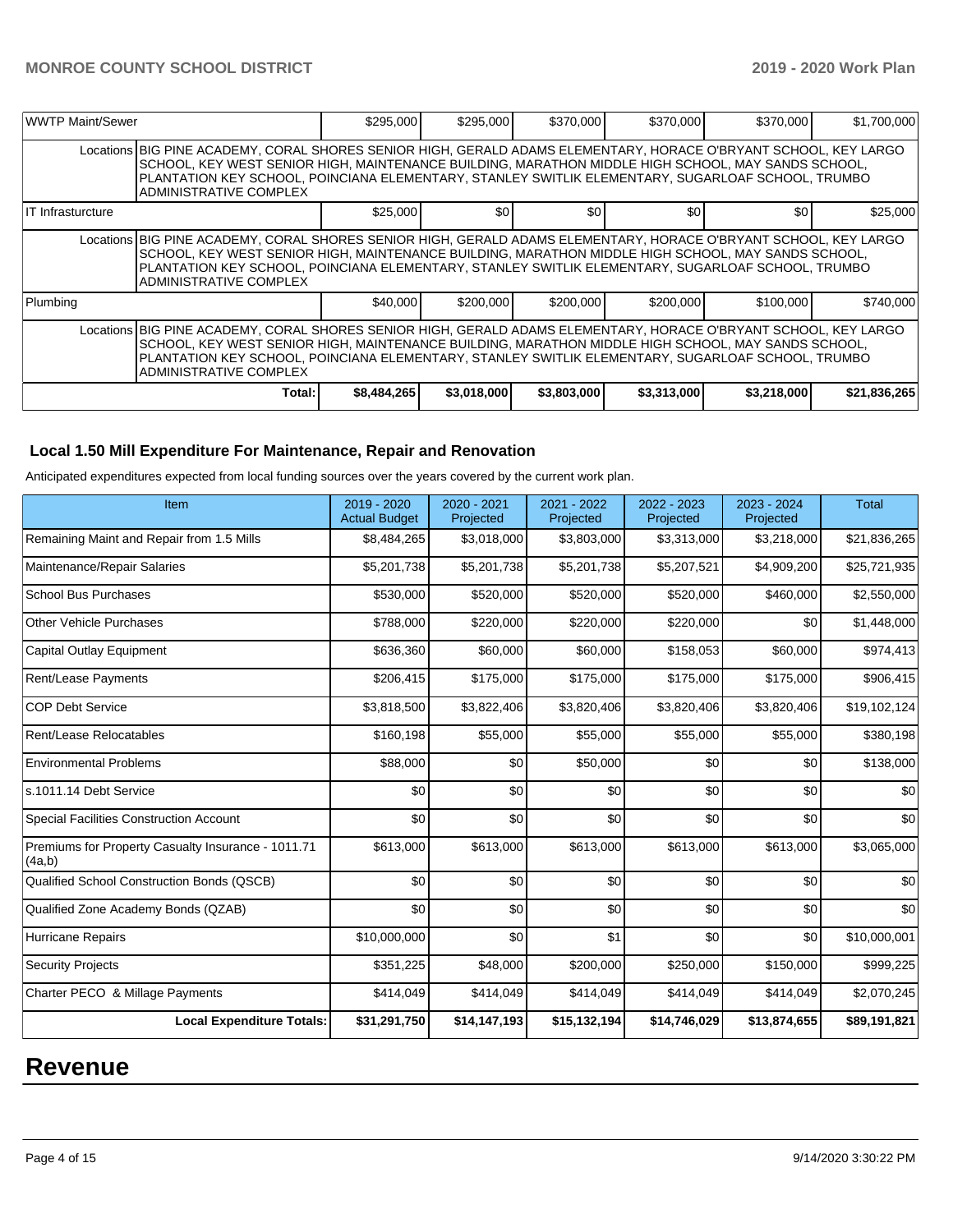# **1.50 Mill Revenue Source**

Schedule of Estimated Capital Outlay Revenue from each currently approved source which is estimated to be available for expenditures on the projects included in the tentative district facilities work program. All amounts are NET after considering carryover balances, interest earned, new COP's, 1011.14 and 1011.15 loans, etc. Districts cannot use 1.5-Mill funds for salaries except for those explicitly associated with maintenance/repair projects. (1011.71 (5), F.S.)

| Item                                                                                | Fund | $2019 - 2020$<br><b>Actual Value</b> | $2020 - 2021$<br>Projected | $2021 - 2022$<br>Projected | $2022 - 2023$<br>Projected | $2023 - 2024$<br>Projected | <b>Total</b>      |
|-------------------------------------------------------------------------------------|------|--------------------------------------|----------------------------|----------------------------|----------------------------|----------------------------|-------------------|
| (1) Non-exempt property<br>lassessed valuation                                      |      | \$30,716,482,166                     | \$31,594,938,975           | \$32,890,441,947           | \$34,327,041,438           | \$35,809,228,319           | \$165,338,132,845 |
| $(2)$ The Millage projected for<br>discretionary capital outlay per<br>ls.1011.71   |      | 0.50                                 | 0.50                       | 0.50                       | 0.50                       | 0.50                       |                   |
| $(3)$ Full value of the 1.50-Mill<br>discretionary capital outlay per<br>ls.1011.71 |      | \$51,603,690                         | \$53,079,497               | \$55,255,942               | \$57,669,430               | \$60,159,504               | \$277,768,063     |
| $(4)$ Value of the portion of the 1.50<br>-Mill ACTUALLY levied                     | 370  | \$14,743,911                         | \$15,165,571               | \$15,787,412               | \$16,476,980               | \$17,188,430               | \$79,362,304      |
| $(5)$ Difference of lines $(3)$ and $(4)$                                           |      | \$36,859,779                         | \$37,913,926               | \$39,468,530               | \$41,192,450               | \$42,971,074               | \$198,405,759     |

# **PECO Revenue Source**

The figure in the row designated "PECO Maintenance" will be subtracted from funds available for new construction because PECO maintenance dollars cannot be used for new construction.

| Item                                 | Fund             | 2019 - 2020<br><b>Actual Budget</b> | $2020 - 2021$<br>Projected | 2021 - 2022<br>Projected | $2022 - 2023$<br>Projected | 2023 - 2024<br>Projected | Total |
|--------------------------------------|------------------|-------------------------------------|----------------------------|--------------------------|----------------------------|--------------------------|-------|
| <b>PECO New Construction</b>         | 340 <sup>1</sup> | \$0                                 | \$0                        | \$0                      | \$0                        | \$0                      | \$0   |
| <b>PECO Maintenance Expenditures</b> |                  | \$0 I                               | \$0 <sub>1</sub>           | \$0                      | \$0                        | \$0 <sub>1</sub>         | \$0   |
|                                      |                  | \$0                                 | \$0                        | \$0                      | \$0                        | \$0                      | \$0   |

# **CO & DS Revenue Source**

Revenue from Capital Outlay and Debt Service funds.

| Item                                      | Fund  | $2019 - 2020$<br><b>Actual Budget</b> | 2020 - 2021<br>Projected | 2021 - 2022<br>Projected | 2022 - 2023<br>Projected | $2023 - 2024$<br>Projected | Total       |
|-------------------------------------------|-------|---------------------------------------|--------------------------|--------------------------|--------------------------|----------------------------|-------------|
| ICO & DS Cash Flow-through<br>Distributed | 360 l | \$255.172                             | \$255.172                | \$255.172                | \$255.172                | \$255.172                  | \$1,275,860 |
| ICO & DS Interest on<br>Undistributed CO  | 360 l | \$4,553                               | \$4,553                  | \$4,553                  | \$4,553                  | \$4,553                    | \$22,765    |
|                                           |       | \$259,725                             | \$259.725                | \$259.725                | \$259.725                | \$259.725                  | \$1,298,625 |

## **Fair Share Revenue Source**

Nothing reported for this section. All legally binding commitments for proportionate fair-share mitigation for impacts on public school facilities must be included in the 5-year district work program.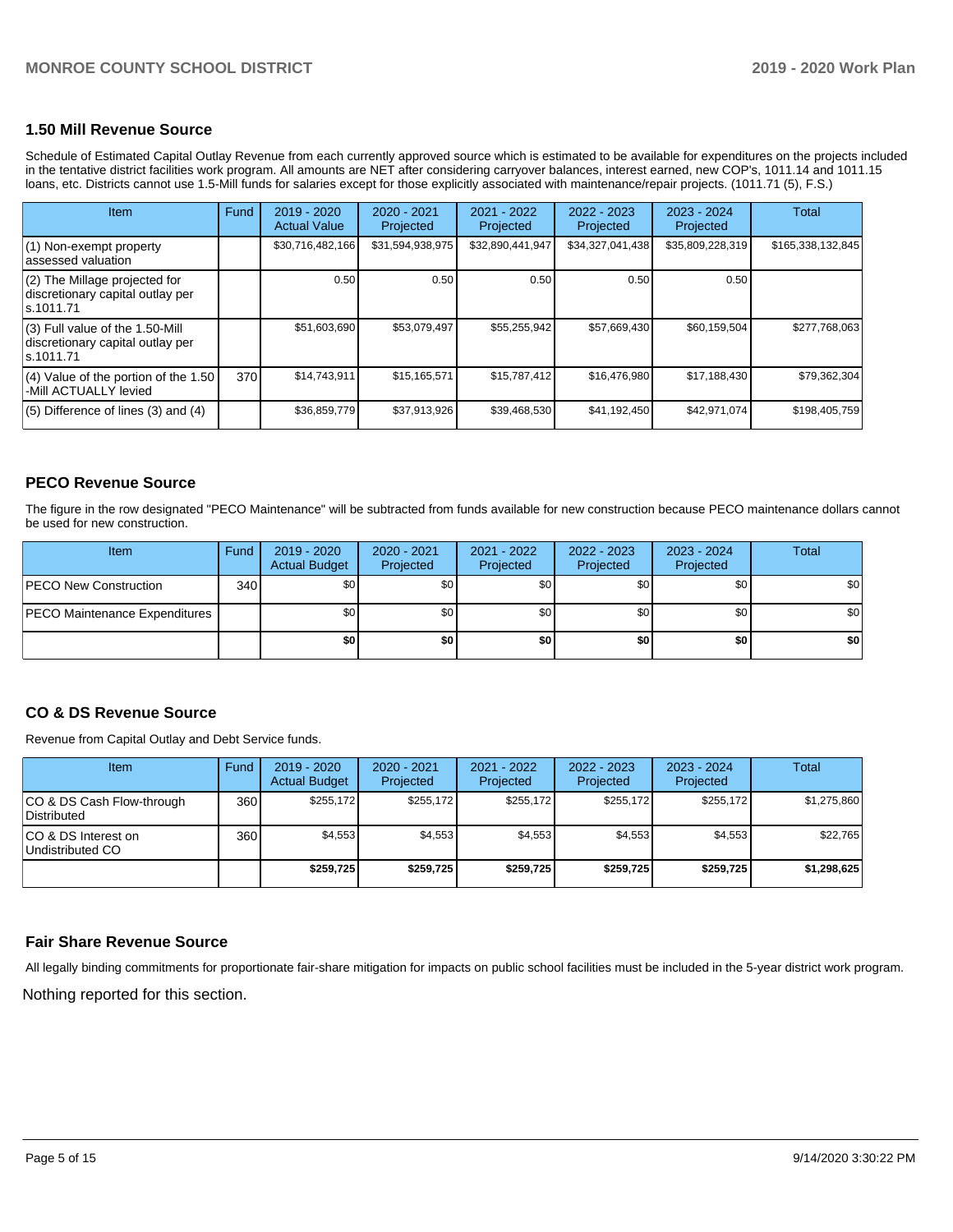# **Sales Surtax Referendum**

Specific information about any referendum for a 1-cent or ½-cent surtax referendum during the previous year.

**Did the school district hold a surtax referendum during the past fiscal year 2018 - 2019?**

No

# **Additional Revenue Source**

Any additional revenue sources

| <b>Item</b>                                                                                                               | 2019 - 2020<br><b>Actual Value</b> | 2020 - 2021<br>Projected | 2021 - 2022<br>Projected | 2022 - 2023<br>Projected | 2023 - 2024<br>Projected | <b>Total</b>  |
|---------------------------------------------------------------------------------------------------------------------------|------------------------------------|--------------------------|--------------------------|--------------------------|--------------------------|---------------|
| Proceeds from a s.1011.14/15 F.S. Loans                                                                                   | \$0                                | \$0                      | \$0                      | \$0                      | \$0                      | \$0           |
| District Bonds - Voted local bond<br>referendum proceeds per s.9, Art VII<br><b>State Constitution</b>                    | \$0                                | \$0                      | \$0                      | \$0                      | \$0                      | \$0           |
| Proceeds from Special Act Bonds                                                                                           | \$0                                | \$0                      | \$0                      | \$0                      | \$0                      | \$0           |
| Estimated Revenue from CO & DS Bond<br>Sale                                                                               | \$0                                | \$0                      | \$0                      | \$0                      | \$0                      | \$0           |
| Proceeds from Voted Capital<br>Improvements millage                                                                       | \$0                                | \$0                      | \$0                      | \$0                      | \$0                      | \$0           |
| Other Revenue for Other Capital Projects                                                                                  | \$2,914,049                        | \$975,738                | \$414,050                | \$414,049                | \$414,049                | \$5,131,935   |
| Proceeds from 1/2 cent sales surtax<br>authorized by school board                                                         | \$20,558,275                       | \$20,558,275             | \$20,558,275             | \$20,558,275             | \$20,558,275             | \$102,791,375 |
| Proceeds from local governmental<br>infrastructure sales surtax                                                           | \$0                                | \$0                      | \$0                      | \$0                      | \$0                      | \$0           |
| Proceeds from Certificates of<br>Participation (COP's) Sale                                                               | \$0                                | \$25,000,000             | \$0                      | \$0                      | \$0                      | \$25,000,000  |
| Classrooms First Bond proceeds amount<br>authorized in FY 1997-98                                                         | \$0                                | \$0                      | \$0                      | \$0                      | \$0                      | \$0           |
| Classrooms for Kids                                                                                                       | \$0                                | \$0                      | \$0                      | \$0                      | \$0                      | \$0           |
| <b>District Equity Recognition</b>                                                                                        | \$0                                | \$0                      | \$0                      | \$0                      | \$0                      | \$0           |
| <b>Federal Grants</b>                                                                                                     | \$0                                | \$0                      | \$0                      | \$0                      | \$0                      | \$0           |
| Proportionate share mitigation (actual<br>cash revenue only, not in kind donations)                                       | \$0                                | \$0                      | \$0                      | \$0                      | \$0                      | \$0           |
| Impact fees received                                                                                                      | \$0                                | \$0                      | \$0                      | \$0                      | \$0                      | \$0           |
| Private donations                                                                                                         | \$0                                | \$0                      | \$0                      | \$0                      | \$0                      | \$0           |
| Grants from local governments or not-for-<br>profit organizations                                                         | \$0                                | \$0                      | \$0                      | \$0                      | \$0                      | \$0           |
| Interest, Including Profit On Investment                                                                                  | \$0                                | \$0                      | \$0                      | \$0                      | \$0                      | \$0           |
| Revenue from Bonds pledging proceeds<br>from 1 cent or 1/2 cent Sales Surtax                                              | \$0                                | \$0                      | \$0                      | \$0                      | \$0                      | \$0           |
| <b>Total Fund Balance Carried Forward</b>                                                                                 | \$23,869,079                       | \$2,135                  | \$261,860                | \$539,128                | \$782,128                | \$25,454,330  |
| General Capital Outlay Obligated Fund<br><b>Balance Carried Forward From Total</b><br><b>Fund Balance Carried Forward</b> | \$0                                | \$0                      | \$0                      | \$0                      | \$0                      | \$0           |
| <b>Special Facilities Construction Account</b>                                                                            | \$0                                | \$0                      | \$0                      | \$0                      | \$0                      | \$0           |
| One Cent - 1/2 Cent Sales Surtax Debt<br>Service From Total Fund Balance Carried<br>Forward                               | \$0                                | \$0                      | \$0                      | \$0                      | \$0                      | \$0           |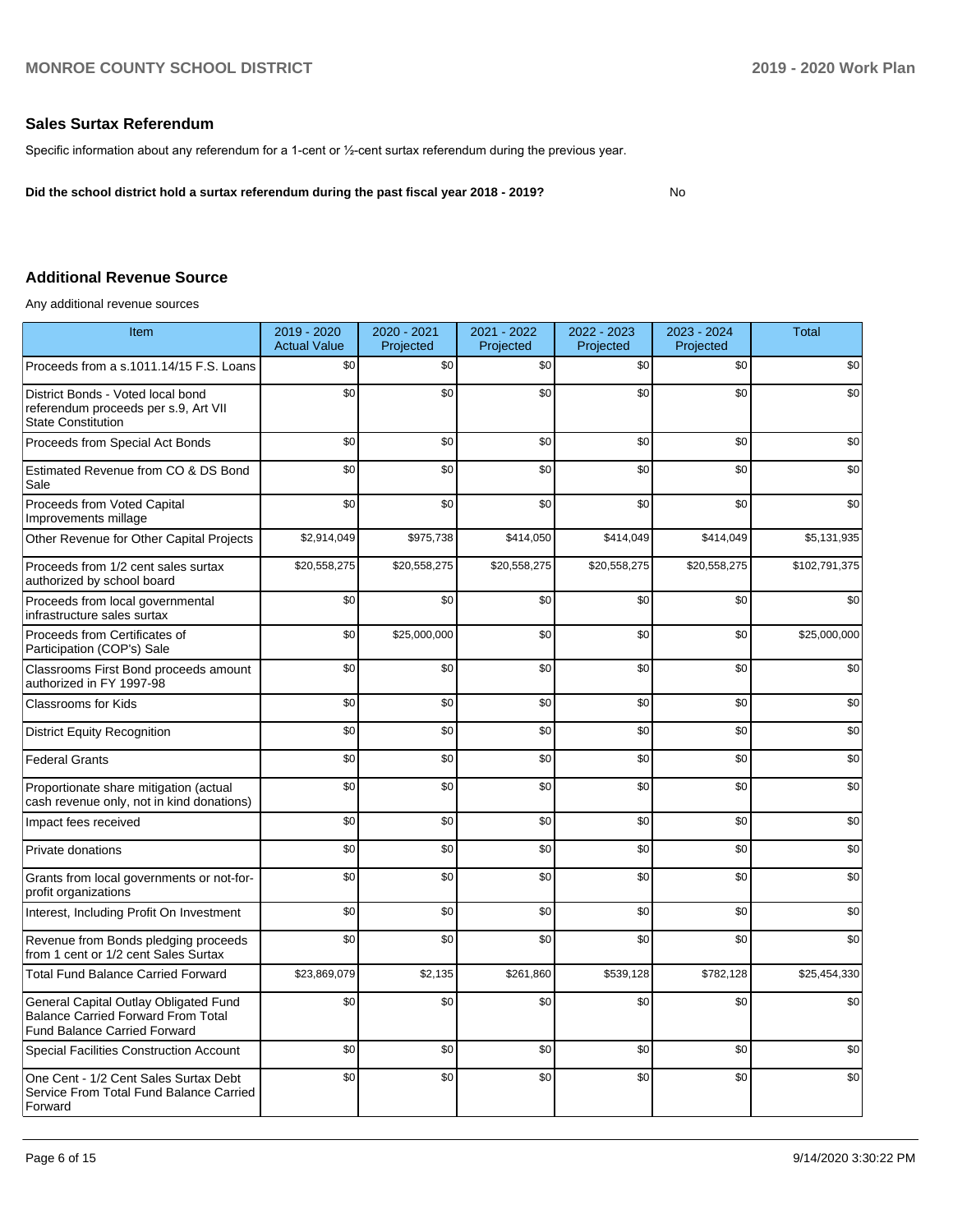| Capital Outlay Projects Funds Balance<br>Carried Forward From Total Fund<br>Balance Carried Forward | ا 30         | \$0          | \$0          | SO I         | \$0          | ا 30          |
|-----------------------------------------------------------------------------------------------------|--------------|--------------|--------------|--------------|--------------|---------------|
| <b>Subtotal</b>                                                                                     | \$47.341.403 | \$46.536.148 | \$21.234.185 | \$21.511.452 | \$21.754.452 | \$158,377,640 |

# **Total Revenue Summary**

| <b>Item Name</b>                                           | 2019 - 2020<br><b>Budget</b> | $2020 - 2021$<br>Projected | $2021 - 2022$<br>Projected | $2022 - 2023$<br>Projected | $2023 - 2024$<br>Projected | <b>Five Year Total</b> |
|------------------------------------------------------------|------------------------------|----------------------------|----------------------------|----------------------------|----------------------------|------------------------|
| Local 1.5 Mill Discretionary Capital Outlay<br>l Revenue   | \$14,743,911                 | \$15,165,571               | \$15,787,412               | \$16,476,980               | \$17,188,430               | \$79,362,304           |
| PECO and 1.5 Mill Maint and Other 1.5<br>Mill Expenditures | (\$31,291,750)               | (S14, 147, 193)            | (S15, 132, 194)            | (\$14,746,029)             | (\$13,874,655)             | (\$89,191,821)         |
| <b>PECO Maintenance Revenue</b>                            | \$0                          | \$0                        | \$0                        | \$0                        | \$0                        | \$0                    |
| <b>Available 1.50 Mill for New</b><br><b>Construction</b>  | (\$16,547,839)               | \$1,018,378                | \$655,218                  | \$1,730,951                | \$3,313,775                | $($ \$9,829,517) $ $   |

| <b>Item Name</b>                      | 2019 - 2020<br><b>Budget</b> | $2020 - 2021$<br>Projected | 2021 - 2022<br>Projected | 2022 - 2023<br>Projected | 2023 - 2024<br>Projected | <b>Five Year Total</b> |
|---------------------------------------|------------------------------|----------------------------|--------------------------|--------------------------|--------------------------|------------------------|
| ICO & DS Revenue                      | \$259,725                    | \$259,725                  | \$259,725                | \$259,725                | \$259,725                | \$1,298,625            |
| <b>IPECO New Construction Revenue</b> | \$0                          | \$0                        | \$0                      | \$0                      | \$0                      | \$0                    |
| Other/Additional Revenue              | \$47,341,403                 | \$46,536,148               | \$21,234,185             | \$21,511,452             | \$21,754,452             | \$158,377,640          |
| <b>Total Additional Revenue</b>       | \$47,601,128                 | \$46,795,873               | \$21,493,910             | \$21,771,177             | \$22,014,177             | \$159,676,265          |
| <b>Total Available Revenue</b>        | \$31,053,289                 | \$47,814,251               | \$22,149,128             | \$23,502,128             | \$25,327,952             | \$149,846,748          |

# **Project Schedules**

# **Capacity Project Schedules**

Nothing reported for this section. A schedule of capital outlay projects necessary to ensure the availability of satisfactory classrooms for the projected student enrollment in K-12 programs.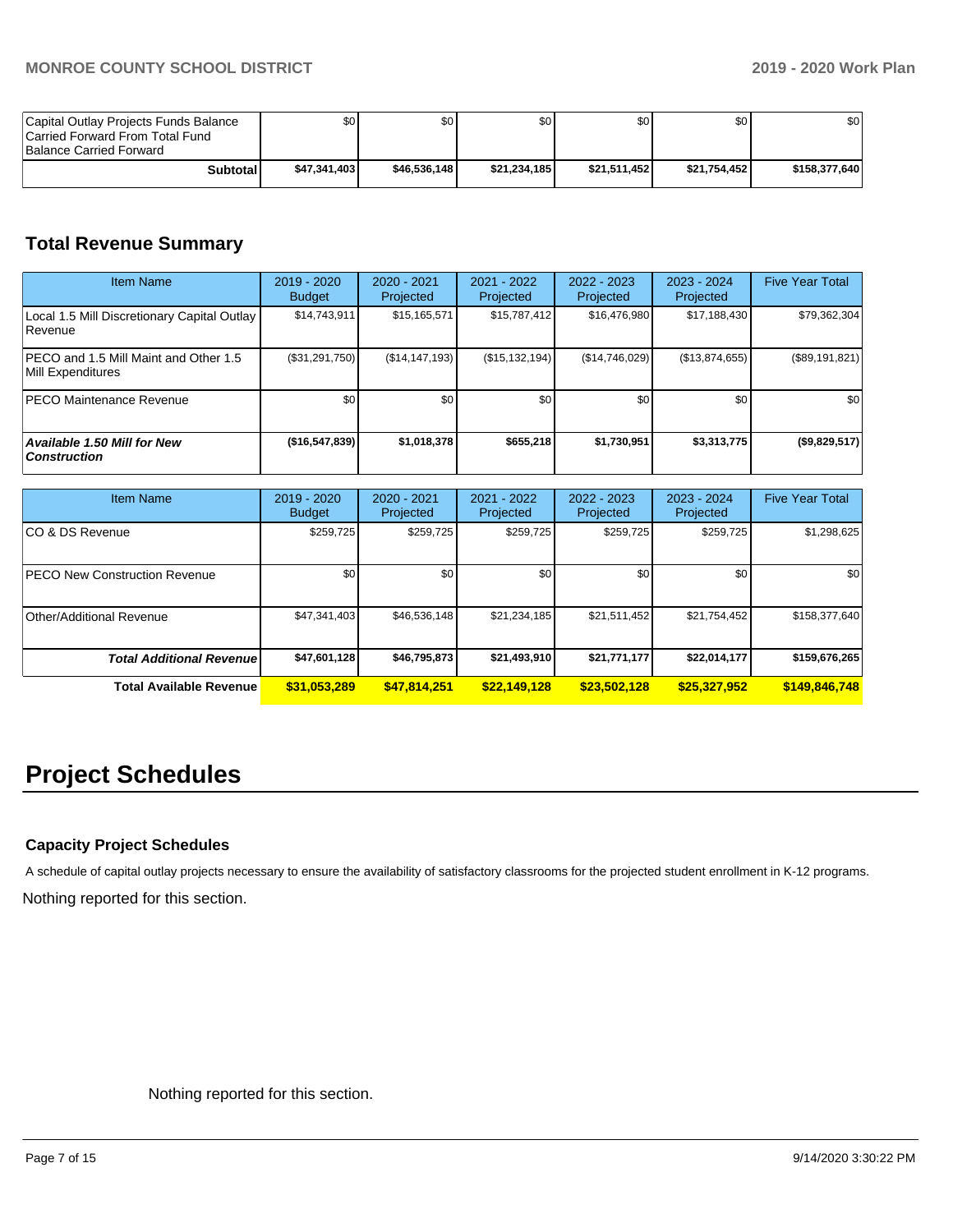# **Other Project Schedules**

Major renovations, remodeling, and additions of capital outlay projects that do not add capacity to schools.

| <b>Project Description</b>                                     | Location                                                 | 2019 - 2020<br><b>Actual Budget</b> | 2020 - 2021<br>Projected | 2021 - 2022<br>Projected | 2022 - 2023<br>Projected | 2023 - 2024<br>Projected | <b>Total</b>                 | <b>Funded</b>      |
|----------------------------------------------------------------|----------------------------------------------------------|-------------------------------------|--------------------------|--------------------------|--------------------------|--------------------------|------------------------------|--------------------|
| TRMS - bleacher/concession<br>renovation                       | <b>KEY WEST SENIOR</b><br><b>HIGH</b>                    | \$0                                 | \$0                      | \$0                      | \$0                      | \$1                      |                              | $$1$ No            |
| <b>Reynolds Renovation</b>                                     | <b>REYNOLDS SCHOOL</b>                                   | \$0                                 | \$0                      | \$1                      | \$0                      | \$0                      |                              | $$1$ No            |
| Demo building 4                                                | <b>MAY SANDS SCHOOL</b>                                  | \$0                                 | \$0                      | \$0                      | \$0                      | \$0                      |                              | \$0 Yes            |
| Upper keys maint/trans building   MAINTENANCE<br>renovation    | <b>BUILDING</b>                                          | \$0                                 | \$0                      | \$0                      | \$0                      | \$0                      |                              | \$0 <sup>Yes</sup> |
| Debt service Half Cent                                         | Location not specified                                   | \$12,760,000                        | \$12,770,000             | \$12,770,000             | \$12,770,000             | \$12,770,000             | \$63,840,000 Yes             |                    |
| Technology                                                     | Location not specified                                   | \$5,740,209                         | \$5,224,000              | \$4,340,000              | \$1,950,000              | \$4,282,000              | \$21,536,209 Yes             |                    |
| <b>Future Non Capacity Projects</b><br>not yet identified      | Location not specified                                   | \$2,135                             | \$2,320,251              | \$5,039,128              | \$8,782,128              | \$8,275,952              | \$24,419,594 Yes             |                    |
| Lower Keys Transportation<br><b>Facility Land Construction</b> | Location not specified                                   | \$0                                 | \$0                      | \$0                      | \$0                      | \$0                      |                              | \$0 <sup>Yes</sup> |
| Athletic Fields and parking lot                                | <b>MARATHON MIDDLE</b><br><b>HIGH SCHOOL</b>             | \$0                                 | \$0                      | \$0                      | \$0                      | \$0                      |                              | \$0 <sup>Yes</sup> |
| Athletic fields - "Back Yard"                                  | <b>KEY WEST SENIOR</b><br><b>HIGH</b>                    | \$9,569,048                         | \$0                      | \$0                      | \$0                      | \$0                      | \$9,569,048 Yes              |                    |
| Athletic fields                                                | <b>CORAL SHORES</b><br><b>SENIOR HIGH</b>                | \$0                                 | \$2,500,000              | \$0                      | \$0                      | \$0                      | \$2,500,000 Yes              |                    |
| Ruth Hargrove Renovations                                      | <b>MAINTENANCE</b><br><b>BUILDING</b>                    | \$0                                 | \$1                      | \$0                      | \$0                      | \$0                      |                              | $$1$ No            |
| Relocate Administration<br>Headquarters                        | <b>TRUMBO</b><br><b>ADMINISTRATIVE</b><br><b>COMPLEX</b> | \$0                                 | \$1                      | \$0                      | \$0                      | \$0                      |                              | $$1$ No            |
| Scope Not Defined at this time.                                | SUGARLOAF SCHOOL                                         | \$1,826,938                         | \$25,000,000             | \$0                      | \$0                      | \$0                      | \$26,826,938 Yes             |                    |
| <b>Exclusive Use</b>                                           | <b>CORAL SHORES</b><br><b>SENIOR HIGH</b>                | \$1,154,959                         | \$0                      | \$0                      | \$0                      | \$0                      | \$1,154,959 Yes              |                    |
|                                                                |                                                          | \$31,053,289                        | \$47,814,253             | \$22,149,129             | \$23,502,128             |                          | \$25,327,953   \$149,846,752 |                    |

# **Additional Project Schedules**

Any projects that are not identified in the last approved educational plant survey.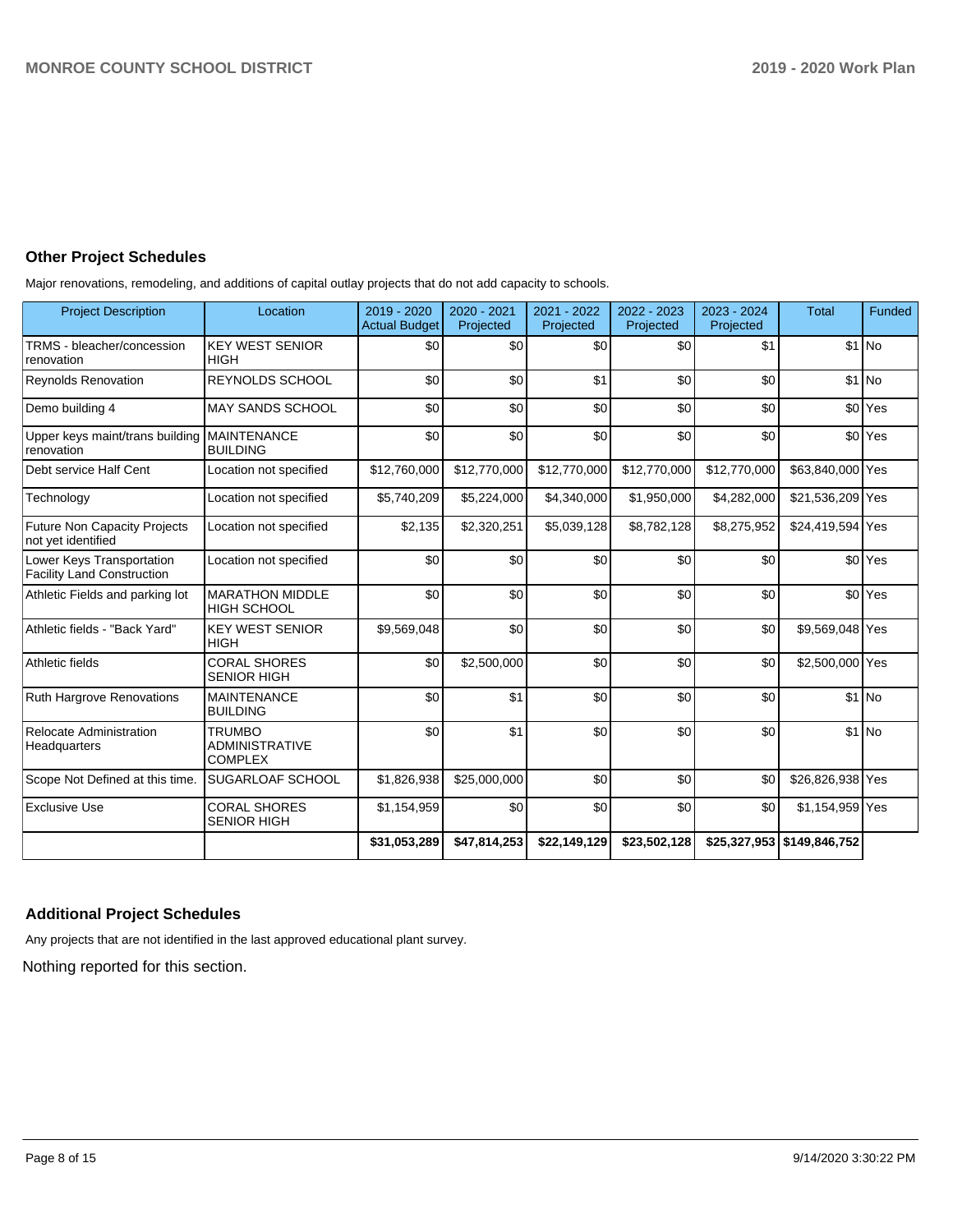# **Non Funded Growth Management Project Schedules**

Schedule indicating which projects, due to planned development, that CANNOT be funded from current revenues projected over the next five years.

Nothing reported for this section.

# **Tracking**

# **Capacity Tracking**

| Location                                   | $2019 -$<br>2020 Satis.<br>Stu. Sta. | Actual<br>$2019 -$<br><b>2020 FISH</b><br>Capacity | Actual<br>$2018 -$<br>2019<br><b>COFTE</b> | # Class<br>Rooms | Actual<br>Average<br>$2019 -$<br>2020 Class<br><b>Size</b> | Actual<br>$2019 -$<br>2020<br><b>Utilization</b> | <b>New</b><br>Stu.<br>Capacity | <b>New</b><br>Rooms to<br>be<br>Added/Re<br>moved | Projected<br>$2023 -$<br>2024<br><b>COFTE</b> | Projected<br>$2023 -$<br>2024<br><b>Utilization</b> | Projected<br>$2023 -$<br>2024 Class<br><b>Size</b> |
|--------------------------------------------|--------------------------------------|----------------------------------------------------|--------------------------------------------|------------------|------------------------------------------------------------|--------------------------------------------------|--------------------------------|---------------------------------------------------|-----------------------------------------------|-----------------------------------------------------|----------------------------------------------------|
| <b>CORAL SHORES</b><br><b>ISENIOR HIGH</b> | 1,155                                | 981                                                | 708                                        | 52               | 14                                                         | 72.00 %                                          | $\Omega$                       | $\Omega$                                          | 718                                           | 73.00 %                                             | 14                                                 |
| <b>IKEY WEST SENIOR</b><br> HIGH           | 1,524                                | 1,447                                              | 1,183                                      | 63               | 19                                                         | 82.00 %                                          | $\Omega$                       | $\Omega$                                          | 1,160                                         | 80.00 %                                             | 18                                                 |
| HORACE O'BRYANT<br> SCHOOL                 | 1,281                                | 1,152                                              | 1,044                                      | 64               | 16                                                         | 91.00 %                                          | $\Omega$                       | $\Omega$                                          | 1,045                                         | 91.00 %                                             | 16                                                 |
| MARATHON MIDDLE<br><b>HIGH SCHOOL</b>      | 1,523                                | 1,370                                              | 639                                        | 65               | 10 <sup>1</sup>                                            | 47.00 %                                          | $\Omega$                       | $\Omega$                                          | 650                                           | 47.00 %                                             | 10                                                 |
| MAY SANDS SCHOOL                           | 144                                  | 144                                                | 125                                        | 8                | 16                                                         | 86.00 %                                          | $\Omega$                       | $\Omega$                                          | $\Omega$                                      | 0.00%                                               | $\Omega$                                           |
| <b>GLYNN ARCHER</b><br>ELEMENTARY          | 48                                   | $\Omega$                                           | $\Omega$                                   | $\overline{2}$   | $\Omega$                                                   | 0.00%                                            | $\Omega$                       | $\Omega$                                          | $\Omega$                                      | 0.00%                                               | $\mathbf 0$                                        |
| <b>POINCIANA</b><br>ELEMENTARY             | 672                                  | 672                                                | 524                                        | 36               | 15                                                         | 78.00 %                                          | $\Omega$                       | $\Omega$                                          | 568                                           | 85.00 %                                             | 16                                                 |
| <b>SUGARLOAF SCHOOL</b>                    | 1,256                                | 1,130                                              | 576                                        | 55               | 10                                                         | 51.00 %                                          | $\Omega$                       | $\Omega$                                          | 544                                           | 48.00 %                                             | 10                                                 |
| <b>STANLEY SWITLIK</b><br>ELEMENTARY       | 1,036                                | 1.036                                              | 546                                        | 56               | 10                                                         | 53.00 %                                          | $\Omega$                       | $\Omega$                                          | 576                                           | 56.00 %                                             | 10                                                 |
| <b>KEY LARGO SCHOOL</b>                    | 1,382                                | 1,243                                              | 796                                        | 67               | 12                                                         | 64.00 %                                          | $\Omega$                       | $\Omega$                                          | 796                                           | 64.00%                                              | 12                                                 |
| <b>GERALD ADAMS</b><br>ELEMENTARY          | 631                                  | 631                                                | 498                                        | 35               | 14                                                         | 79.00 %                                          | $\Omega$                       | $\Omega$                                          | 556                                           | 88.00 %                                             | 16                                                 |
| <b>PLANTATION KEY</b><br> SCHOOL           | 719                                  | 647                                                | 523                                        | 37               | 14                                                         | 81.00%                                           | $\Omega$                       | $\Omega$                                          | 584                                           | 90.00 %                                             | 16                                                 |
|                                            | 11,371                               | 10,453                                             | 7,161                                      | 540              | 13                                                         | 68.51 %                                          | $\Omega$                       | $\bf{0}$                                          | 7.197                                         | 68.85%                                              | 13                                                 |

The COFTE Projected Total (7,197) for 2023 - 2024 must match the Official Forecasted COFTE Total (7,197 ) for 2023 - 2024 before this section can be completed. In the event that the COFTE Projected Total does not match the Official forecasted COFTE, then the Balanced Projected COFTE Table should be used to balance COFTE.

| Projected COFTE for 2023 - 2024 |       |  |  |
|---------------------------------|-------|--|--|
| Elementary (PK-3)               | 2.123 |  |  |
| Middle (4-8)                    | 2.625 |  |  |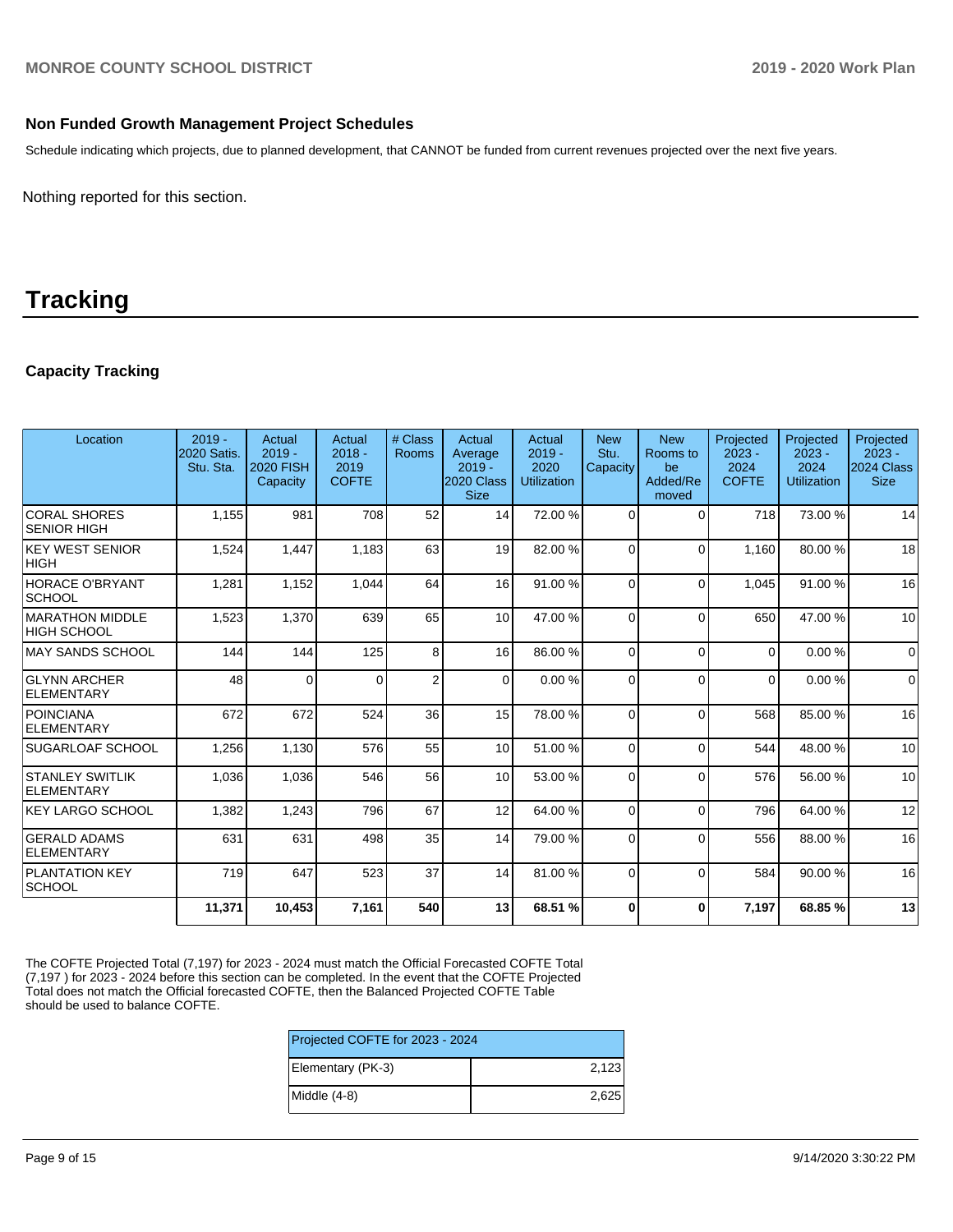| High (9-12) | 2,449 |
|-------------|-------|
|             | 7,197 |

| <b>Grade Level Type</b> | <b>Balanced Projected</b><br>COFTE for 2023 - 2024 |
|-------------------------|----------------------------------------------------|
| Elementary (PK-3)       |                                                    |
| Middle $(4-8)$          |                                                    |
| High (9-12)             |                                                    |
|                         | 7,197                                              |

## **Relocatable Replacement**

Number of relocatable classrooms clearly identified and scheduled for replacement in the school board adopted financially feasible 5-year district work program.

| Location                                 | 2019 - 2020   2020 - 2021 | 2021 - 2022   2022 - 2023   2023 - 2024 | Year 5 Total |
|------------------------------------------|---------------------------|-----------------------------------------|--------------|
| ISTANLEY SWITLIK ELEMENTARY              |                           |                                         | 19           |
| <b>Total Relocatable Replacements: I</b> | 19                        |                                         | 19           |

# **Charter Schools Tracking**

Information regarding the use of charter schools.

| Location-Type           | # Relocatable<br>units or<br>permanent<br>classrooms | Owner           | <b>Year Started or</b><br>Scheduled | <b>Student</b><br><b>Stations</b> | <b>Students</b><br>Enrolled | Years in<br>Contract | <b>Total Charter</b><br><b>Students</b><br>projected for<br>2023 - 2024 |
|-------------------------|------------------------------------------------------|-----------------|-------------------------------------|-----------------------------------|-----------------------------|----------------------|-------------------------------------------------------------------------|
| BPA, Big Pine Key       |                                                      | 12 SCHOOL BOARD | 2007                                | 220                               | 109                         | 15 <sup>1</sup>      | 104                                                                     |
| <b>Treasure Village</b> |                                                      | 16 LEASE RENT   | 1998                                | 220                               | 216                         | 15                   | 220                                                                     |
| KW Montessori           |                                                      | 8 SCHOOL BOARD  | 2016                                | 160                               | 100                         | 15                   | 140                                                                     |
| Sigsbee Charter         |                                                      | 37 OTHER        | 2010                                | 720                               | 542                         | 15                   | 550                                                                     |
| Somerset Island Prep    |                                                      | 3 OTHER         | 2011                                | 75                                | 47                          | 10 <sup>1</sup>      | 75                                                                      |
| Ocean Studies           |                                                      | 4 LEASE RENT    | 2011                                | 72                                | 105                         | 10 <sup>1</sup>      | 116                                                                     |
|                         | 80                                                   |                 |                                     | 1,467                             | 1,119                       |                      | 1,205                                                                   |

## **Special Purpose Classrooms Tracking**

The number of classrooms that will be used for certain special purposes in the current year, by facility and type of classroom, that the district will, 1), not use for educational purposes, and 2), the co-teaching classrooms that are not open plan classrooms and will be used for educational purposes.

| School                          | School Type                          | # of Elementary<br>K-3 Classrooms | # of Middle 4-8<br><b>Classrooms</b> | # of High $9-12$<br><b>Classrooms</b> | # of $ESE$<br>Classrooms | # of Combo<br><b>Classrooms</b> | <b>Total</b><br>Classrooms |
|---------------------------------|--------------------------------------|-----------------------------------|--------------------------------------|---------------------------------------|--------------------------|---------------------------------|----------------------------|
| <b>CORAL SHORES SENIOR HIGH</b> | Educational                          |                                   |                                      |                                       |                          |                                 |                            |
| <b>ISUGARLOAF SCHOOL</b>        | Educational                          |                                   |                                      |                                       |                          |                                 | 10                         |
| <b>GERALD ADAMS ELEMENTARY</b>  | Educational                          |                                   |                                      |                                       |                          |                                 |                            |
|                                 | <b>Total Educational Classrooms:</b> |                                   |                                      |                                       |                          |                                 | $12 \,$                    |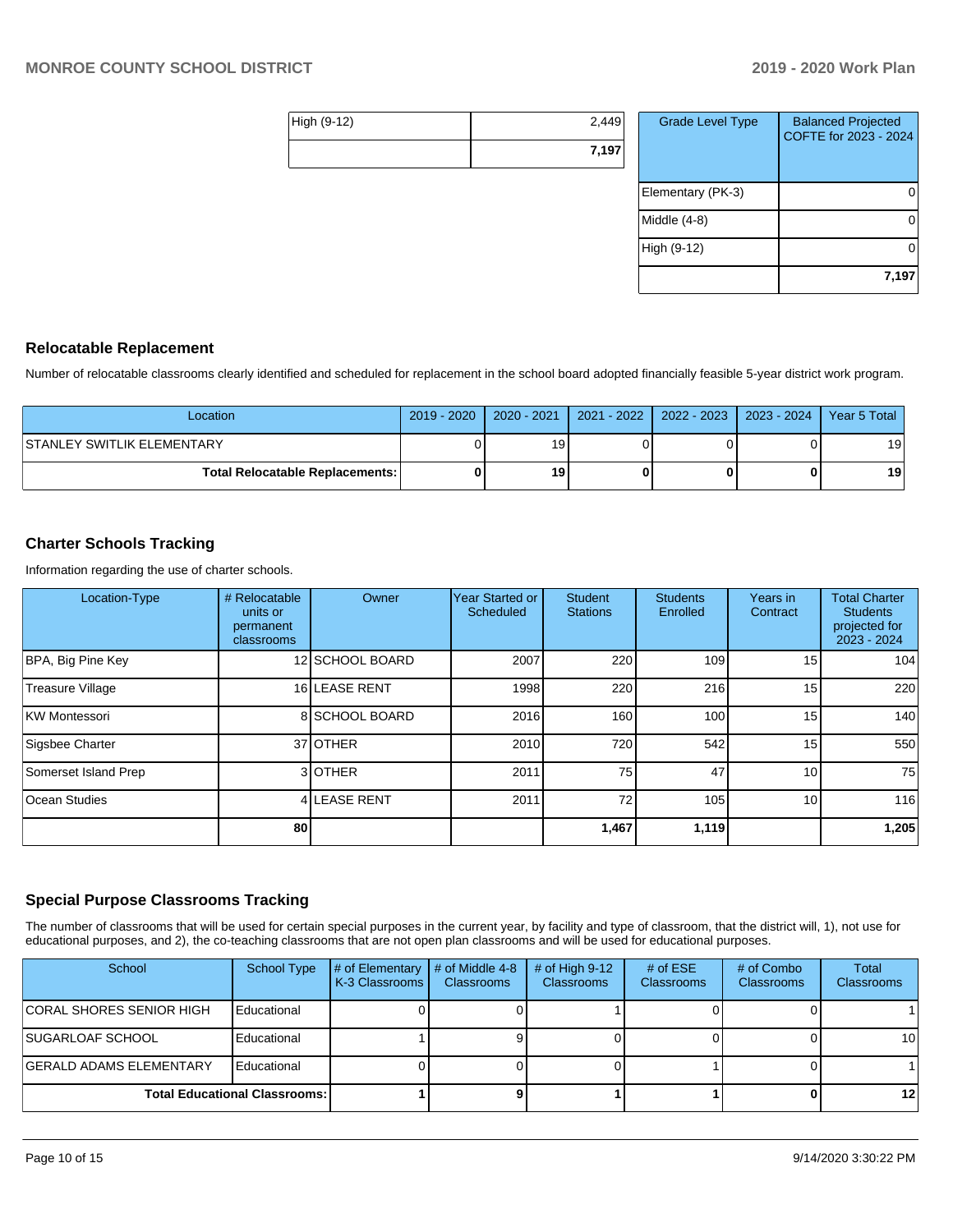| School                            | <b>School Type</b>                   | # of Elementary<br>K-3 Classrooms | # of Middle 4-8<br><b>Classrooms</b> | # of High $9-12$<br><b>Classrooms</b> | # of $ESE$<br><b>Classrooms</b> | # of Combo<br><b>Classrooms</b> | Total<br><b>Classrooms</b> |
|-----------------------------------|--------------------------------------|-----------------------------------|--------------------------------------|---------------------------------------|---------------------------------|---------------------------------|----------------------------|
| HORACE O'BRYANT SCHOOL            | Co-Teaching                          |                                   |                                      |                                       |                                 |                                 |                            |
| <b>STANLEY SWITLIK ELEMENTARY</b> | Co-Teaching                          |                                   |                                      |                                       |                                 |                                 |                            |
| <b>KEY LARGO SCHOOL</b>           | Co-Teaching                          |                                   |                                      |                                       |                                 |                                 |                            |
| <b>GERALD ADAMS ELEMENTARY</b>    | Co-Teaching                          |                                   |                                      |                                       |                                 |                                 |                            |
| <b>PLANTATION KEY SCHOOL</b>      | Co-Teaching                          |                                   |                                      |                                       |                                 |                                 | 7                          |
|                                   | <b>Total Co-Teaching Classrooms:</b> |                                   | 10                                   |                                       |                                 |                                 | 14                         |

### **Infrastructure Tracking**

**Necessary offsite infrastructure requirements resulting from expansions or new schools. This section should include infrastructure information related to capacity project schedules and other project schedules (Section 4).** 

None

**Proposed location of planned facilities, whether those locations are consistent with the comprehensive plans of all affected local governments, and recommendations for infrastructure and other improvements to land adjacent to existing facilities. Provisions of 1013.33(12), (13) and (14) and 1013.36 must be addressed for new facilities planned within the 1st three years of the plan (Section 5).** 

None

**Consistent with Comp Plan?** Yes

### **Net New Classrooms**

The number of classrooms, by grade level and type of construction, that were added during the last fiscal year.

| List the net new classrooms added in the 2018 - 2019 fiscal year.                                                                                       |                              |                                   |                                |                        | List the net new classrooms to be added in the 2019 - 2020 fiscal<br>year. |                                   |                                |                        |
|---------------------------------------------------------------------------------------------------------------------------------------------------------|------------------------------|-----------------------------------|--------------------------------|------------------------|----------------------------------------------------------------------------|-----------------------------------|--------------------------------|------------------------|
| "Classrooms" is defined as capacity carrying classrooms that are added to increase<br>capacity to enable the district to meet the Class Size Amendment. |                              |                                   |                                |                        | Totals for fiscal year 2019 - 2020 should match totals in Section 15A.     |                                   |                                |                        |
| Location                                                                                                                                                | $2018 - 2019$ #<br>Permanent | $2018 - 2019$ #<br><b>Modular</b> | $2018 - 2019$ #<br>Relocatable | $2018 - 2019$<br>Total | 2019 - 2020 #<br>Permanent                                                 | $2019 - 2020$ #<br><b>Modular</b> | $2019 - 2020$ #<br>Relocatable | $2019 - 2020$<br>Total |
| Elementary (PK-3)                                                                                                                                       |                              |                                   |                                |                        |                                                                            |                                   |                                |                        |
| Middle (4-8)                                                                                                                                            |                              |                                   |                                |                        |                                                                            |                                   |                                |                        |
| High (9-12)                                                                                                                                             |                              |                                   |                                |                        |                                                                            |                                   |                                | ΩI                     |
|                                                                                                                                                         |                              |                                   |                                |                        |                                                                            |                                   |                                |                        |

## **Relocatable Student Stations**

Number of students that will be educated in relocatable units, by school, in the current year, and the projected number of students for each of the years in the workplan.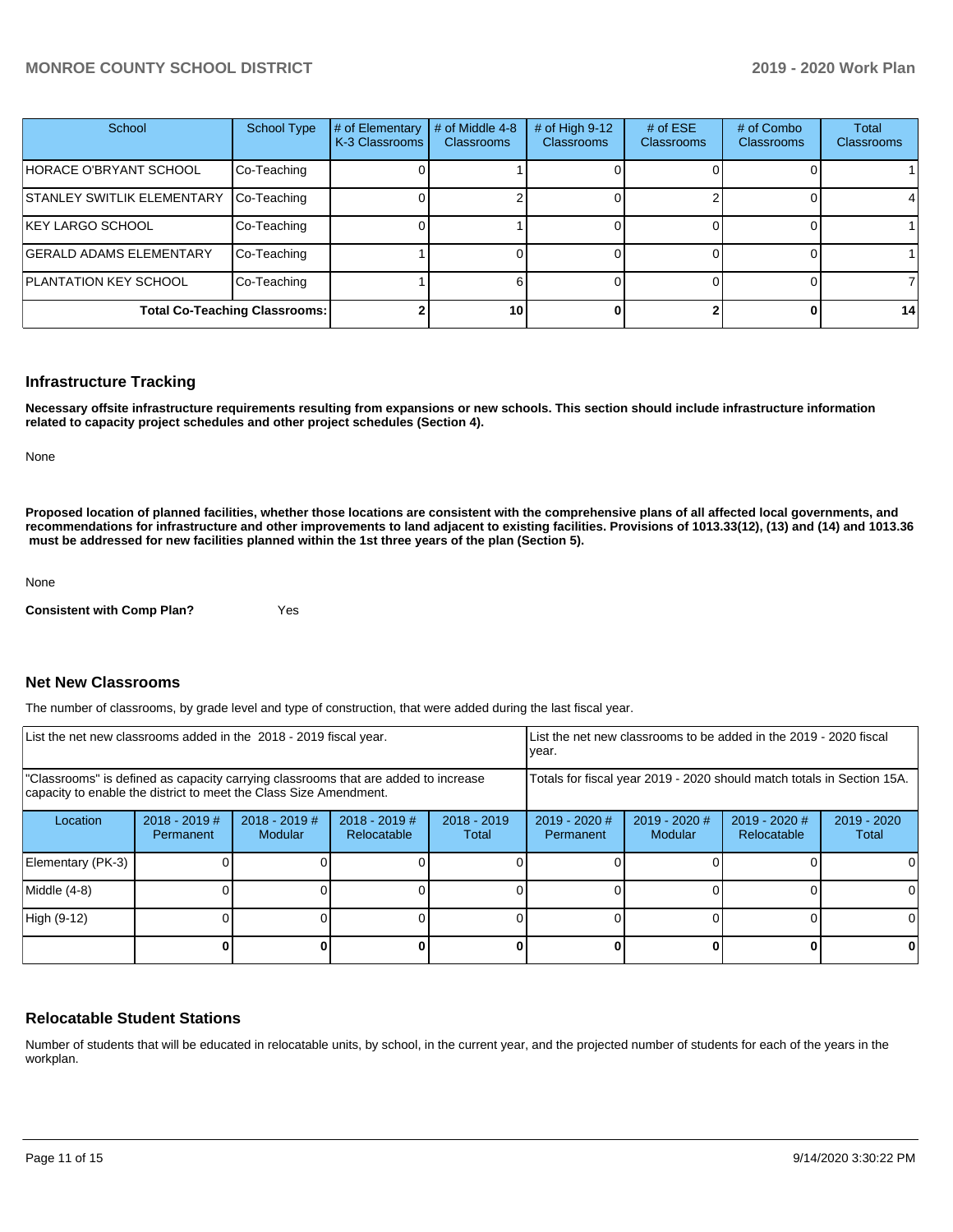# **MONROE COUNTY SCHOOL DISTRICT 2019 - 2020 Work Plan**

| <b>Site</b>                              | 2019 - 2020 | 2020 - 2021 | 2021 - 2022 | 2022 - 2023 | 2023 - 2024 | 5 Year Average |
|------------------------------------------|-------------|-------------|-------------|-------------|-------------|----------------|
| CORAL SHORES SENIOR HIGH                 |             |             | U           |             |             | $\Omega$       |
| KEY WEST SENIOR HIGH                     | 0           |             | 0           | $\Omega$    | 0           | $\Omega$       |
| HORACE O'BRYANT SCHOOL                   | 0           |             | 0           | $\Omega$    |             | $\Omega$       |
| MARATHON MIDDLE HIGH SCHOOL              |             |             | $\Omega$    | ∩           |             | 0              |
| MAY SANDS SCHOOL                         | O           |             | $\Omega$    | $\Omega$    | ŋ           | $\Omega$       |
| <b>GLYNN ARCHER ELEMENTARY</b>           | 0           |             | $\Omega$    | $\Omega$    |             | $\Omega$       |
| POINCIANA ELEMENTARY                     | 44          | 44          | $\Omega$    | ∩           |             | 18             |
| SUGARLOAF SCHOOL                         | $\Omega$    |             | $\Omega$    | $\Omega$    | $\Omega$    | $\Omega$       |
| <b>STANLEY SWITLIK ELEMENTARY</b>        | 288         |             | $\Omega$    | $\Omega$    |             | 58             |
| KEY LARGO SCHOOL                         |             |             | $\Omega$    | $\Omega$    |             | $\Omega$       |
| <b>GERALD ADAMS ELEMENTARY</b>           | O           |             | $\Omega$    | $\Omega$    | n           | $\Omega$       |
| <b>PLANTATION KEY SCHOOL</b>             | 0           |             | $\Omega$    | $\Omega$    | 0           | $\Omega$       |
| Totals for MONROE COUNTY SCHOOL DISTRICT |             |             |             |             |             |                |

| Totals for MONROE COUNTY SCHOOL DISTRICT          |       |       |       |       |       |       |
|---------------------------------------------------|-------|-------|-------|-------|-------|-------|
| Total students in relocatables by year.           | 332   | 44    |       |       |       | 75    |
| Total number of COFTE students projected by year. | 7,227 | 7.230 | 7.251 | 7.241 | 7.197 | 7.229 |
| Percent in relocatables by year.                  | 5 %l  | %     | 0%    | 0%    | 0 % I | 1 %   |

# **Leased Facilities Tracking**

Exising leased facilities and plans for the acquisition of leased facilities, including the number of classrooms and student stations, as reported in the educational plant survey, that are planned in that location at the end of the five year workplan.

| Location                          | # of Leased<br>Classrooms 2019 -<br>2020 | <b>FISH Student</b><br><b>Stations</b> | Owner             | # of Leased<br>Classrooms 2023 -<br>2024 | <b>FISH Student</b><br><b>Stations</b> |
|-----------------------------------|------------------------------------------|----------------------------------------|-------------------|------------------------------------------|----------------------------------------|
| <b>GERALD ADAMS ELEMENTARY</b>    |                                          |                                        | 0 Mobile Modular  |                                          |                                        |
| CORAL SHORES SENIOR HIGH          |                                          | 0                                      |                   |                                          |                                        |
| IKEY WEST SENIOR HIGH             |                                          |                                        |                   |                                          |                                        |
| HORACE O'BRYANT SCHOOL            |                                          | n                                      |                   |                                          |                                        |
| MARATHON MIDDLE HIGH SCHOOL       |                                          | r                                      |                   |                                          | O                                      |
| MAY SANDS SCHOOL                  | <sup>0</sup>                             | $\Omega$                               |                   | ∩                                        | 0                                      |
| <b>GLYNN ARCHER ELEMENTARY</b>    | 0                                        | ∩                                      |                   |                                          | 0                                      |
| <b>POINCIANA ELEMENTARY</b>       |                                          |                                        | 44 Mobile Modular |                                          | 44                                     |
| <b>ISUGARLOAF SCHOOL</b>          |                                          | O                                      |                   |                                          | 0                                      |
| <b>STANLEY SWITLIK ELEMENTARY</b> | 0                                        | 0                                      |                   | $\Omega$                                 | 0                                      |
| KEY LARGO SCHOOL                  |                                          |                                        |                   |                                          |                                        |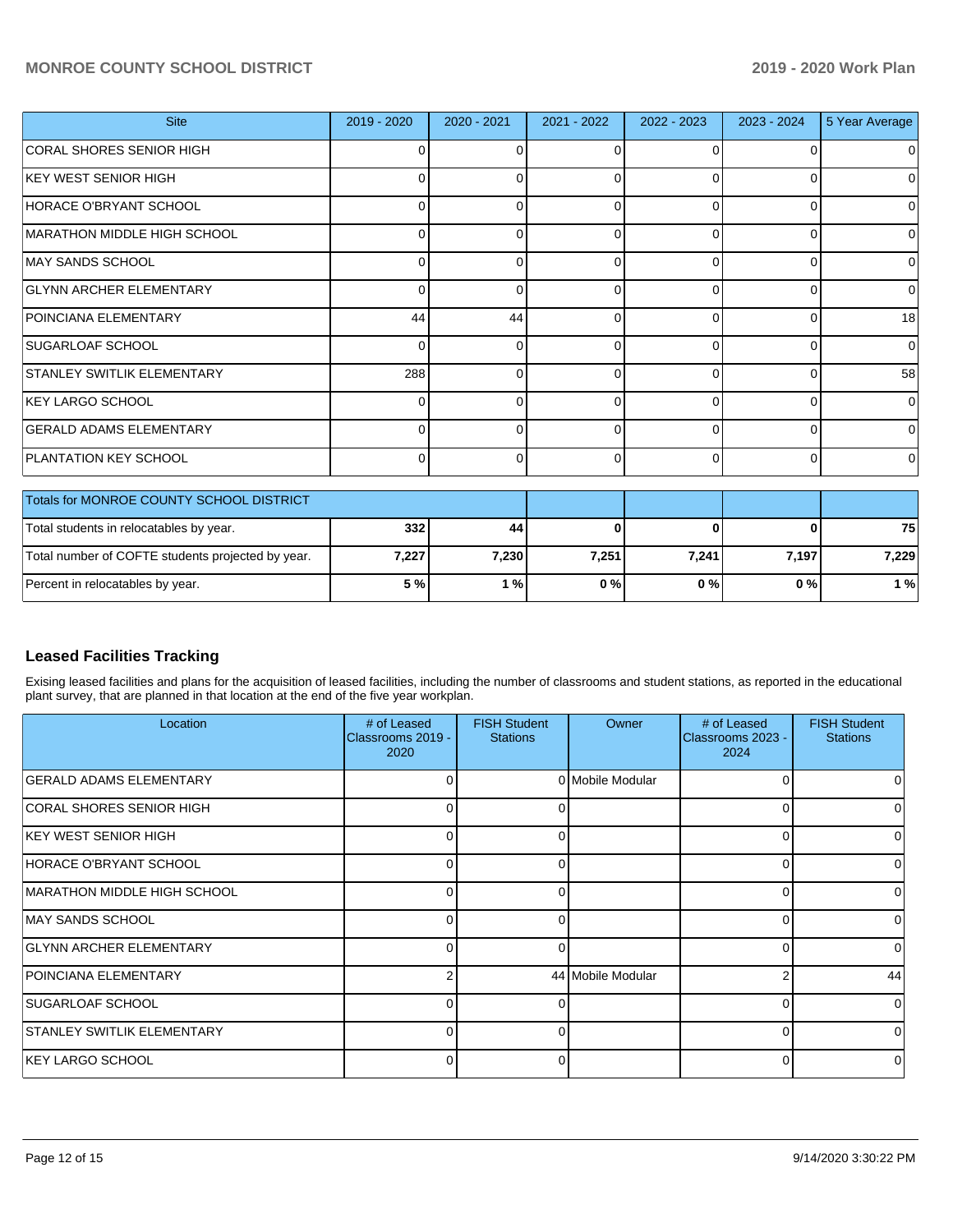| PLANTATION KEY SCHOOL |    | 0 Mobile Modular |    |
|-----------------------|----|------------------|----|
|                       | 44 |                  | 44 |

## **Failed Standard Relocatable Tracking**

Relocatable units currently reported by school, from FISH, and the number of relocatable units identified as 'Failed Standards'.

Nothing reported for this section.

# **Planning**

### **Class Size Reduction Planning**

**Plans approved by the school board that reduce the need for permanent student stations such as acceptable school capacity levels, redistricting, busing, year-round schools, charter schools, magnet schools, public-private partnerships, multitrack scheduling, grade level organization, block scheduling, or other alternatives.**

We are currently in compliance with class size reduction requirement.

#### **School Closure Planning**

**Plans for the closure of any school, including plans for disposition of the facility or usage of facility space, and anticipated revenues.** 

None planned

# **Long Range Planning**

#### **Ten-Year Maintenance**

District projects and locations regarding the projected need for major renovation, repair, and maintenance projects within the district in years 6-10 beyond the projects plans detailed in the five years covered by the work plan.

Nothing reported for this section.

### **Ten-Year Capacity**

Schedule of capital outlay projects projected to ensure the availability of satisfactory student stations for the projected student enrollment in K-12 programs for the future 5 years beyond the 5-year district facilities work program.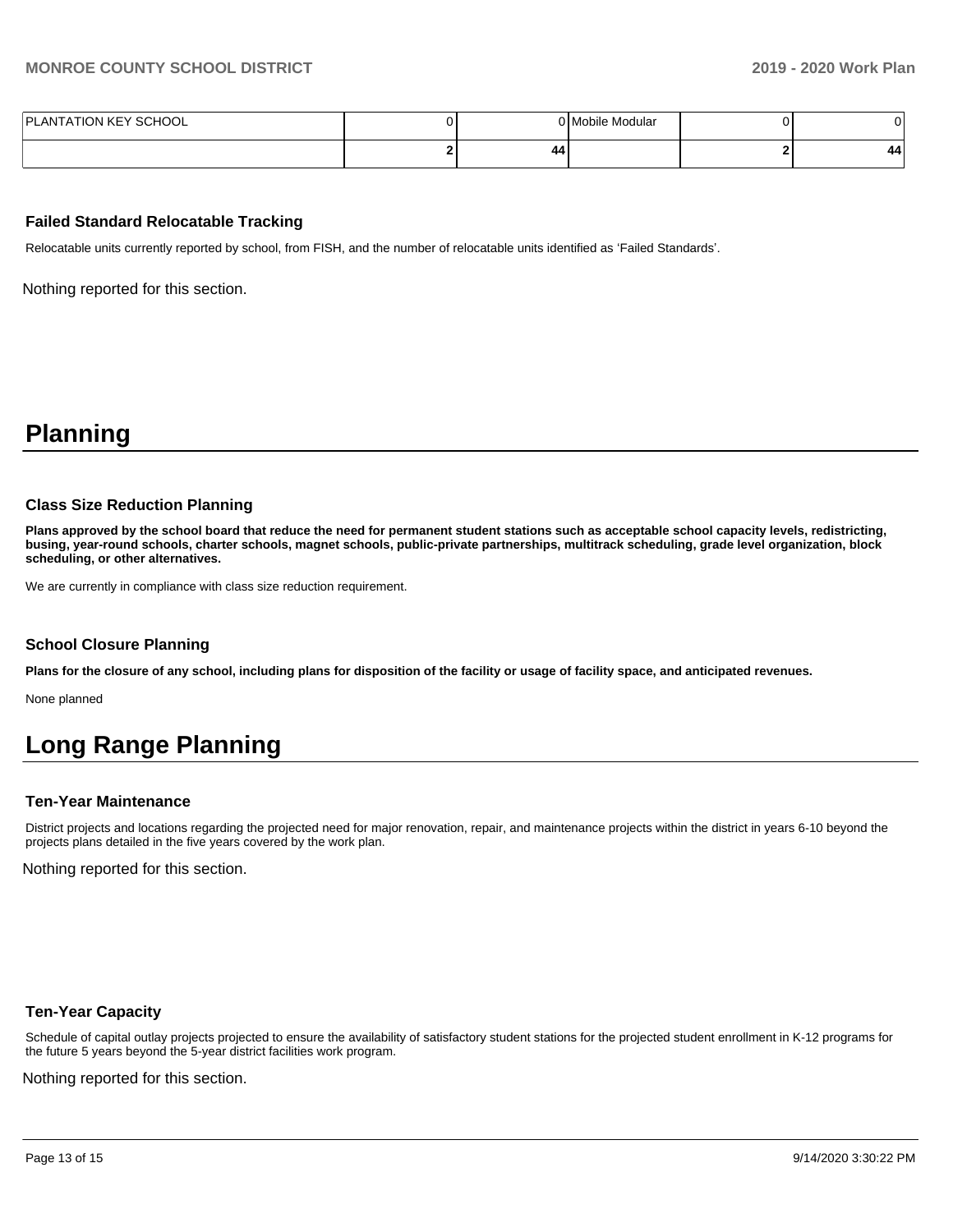# **Ten-Year Planned Utilization**

Schedule of planned capital outlay projects identifying the standard grade groupings, capacities, and planned utilization rates of future educational facilities of the district for both permanent and relocatable facilities.

| <b>Grade Level Projections</b>         | <b>FISH</b><br>Student<br><b>Stations</b> | Actual 2018 -<br>2019 FISH<br>Capacity | Actual<br>$2018 -$<br>2019<br><b>COFTE</b> | Actual 2018 - 2019<br><b>Utilization</b> | Actual 2019 - 2020 / 2028 - 2029 new<br>Student Capacity to be added/removed | Projected 2028<br>2029 COFTE | Projected 2028 -<br>2029 Utilization |
|----------------------------------------|-------------------------------------------|----------------------------------------|--------------------------------------------|------------------------------------------|------------------------------------------------------------------------------|------------------------------|--------------------------------------|
| Elementary - District<br><b>Totals</b> | 2,339                                     | 2,339                                  | 567.87                                     | 67.04 %                                  |                                                                              | 2,973                        | 127.11 %                             |
| Middle - District Totals               | 6.161                                     | 5,542                                  | 3.577.82                                   | 64.56 %                                  |                                                                              | 1.615                        | 29.14 %                              |
| High - District Totals                 | 2.679                                     | 2,428                                  | 1.891.04                                   | 77.88 %                                  |                                                                              | 2,255                        | 92.87%                               |
| Other - ESE, etc                       | 435                                       | 144                                    | 124.51                                     | 86.81 %                                  |                                                                              |                              | 0.00%                                |
|                                        | 11,614                                    | 10,453                                 | 7,161.24                                   | 68.51 %                                  |                                                                              | 6,843                        | 65.46 %                              |

**Combination schools are included with the middle schools for student stations, capacity, COFTE and utilization purposes because these facilities all have a 90% utilization factor. Use this space to explain or define the grade groupings for combination schools.** 

The District has four K-8 combination schools and one 6-12 combination school.

# **Ten-Year Infrastructure Planning**

**Proposed Location of Planned New, Remodeled, or New Additions to Facilities in 06 thru 10 out years (Section 28).**

Nothing reported for this section.

Plans for closure of any school, including plans for disposition of the facility or usage of facility space, and anticipated revenues in the 06 thru 10 out **years (Section 29).**

Nothing reported for this section.

## **Twenty-Year Maintenance**

District projects and locations regarding the projected need for major renovation, repair, and maintenance projects within the district in years 11-20 beyond the projects plans detailed in the five years covered by the work plan.